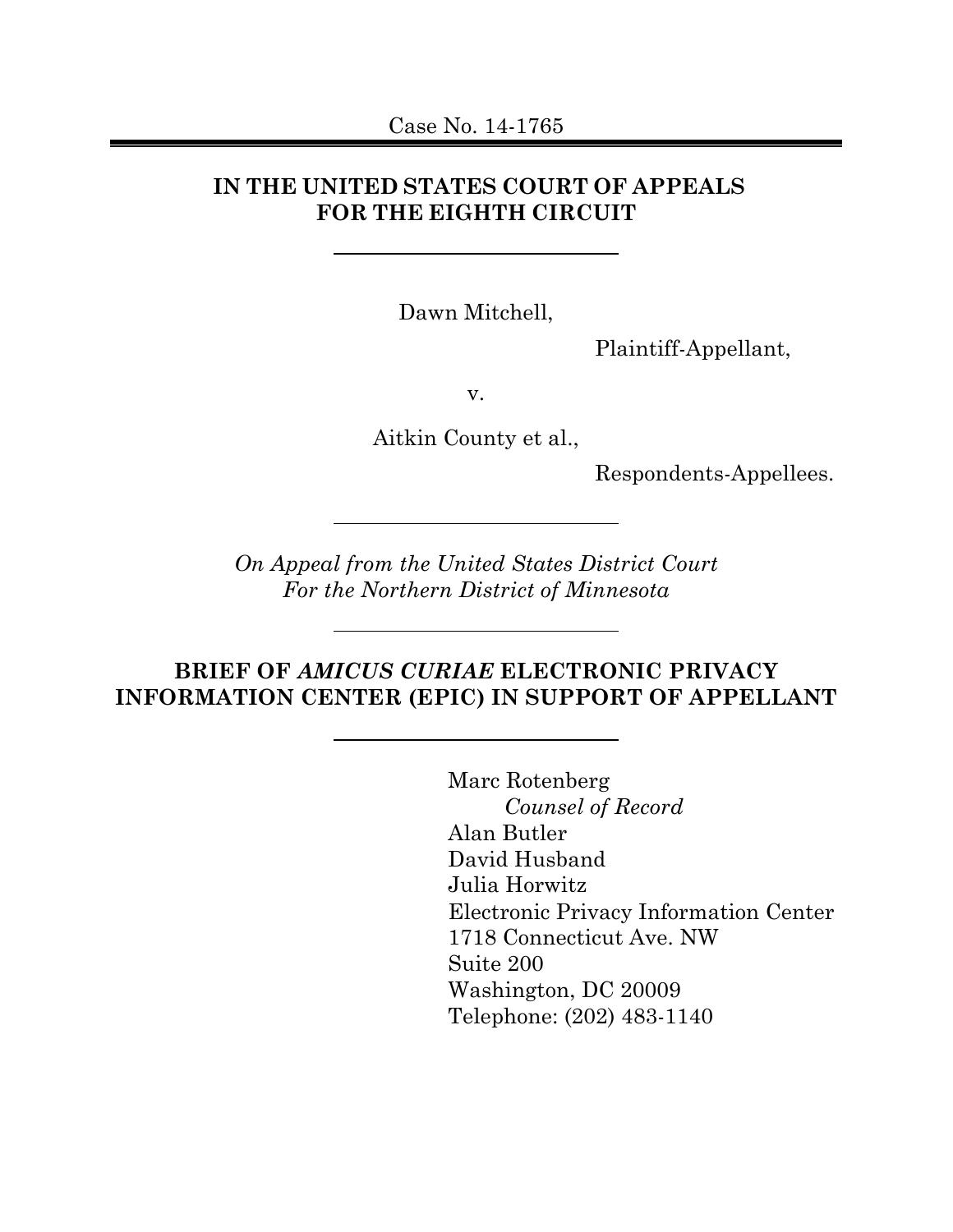### **CORPORATE DISCLOSURE STATEMENT**

Pursuant to Fed. R. App. P. 26.1 and 29(c), *Amicus Curiae* Electronic Privacy Information Center ("EPIC") is a District of Columbia corporation with no parent corporation. No publicly held company owns 10 percent or more of EPIC stock.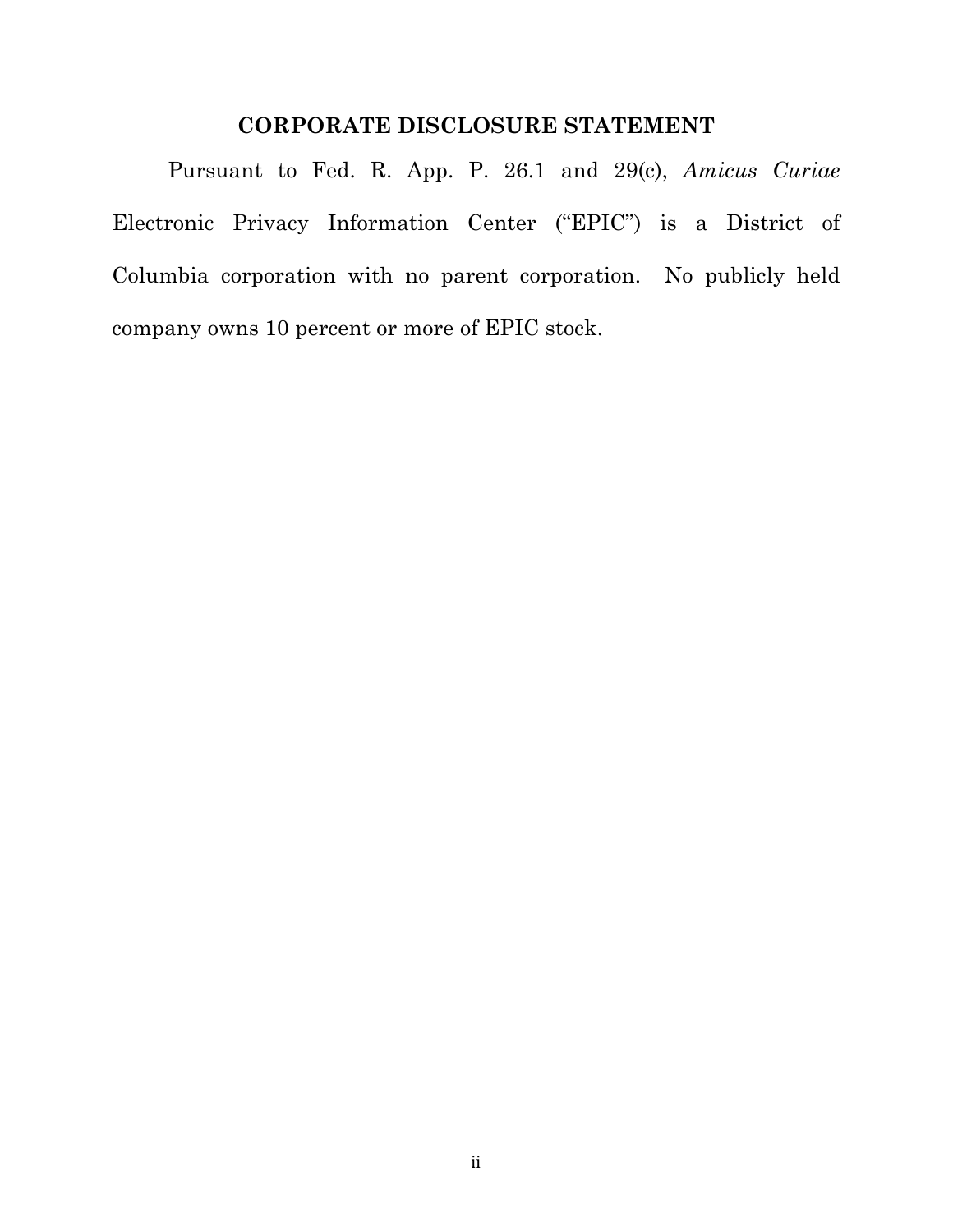# **TABLE OF CONTENTS**

| The Discovery Rule Should Apply to DPPA Claims Because<br>Ι.<br>Historical and Equitable Considerations Favor Delaying                                                              |
|-------------------------------------------------------------------------------------------------------------------------------------------------------------------------------------|
| A. The DPPA Was Enacted to Protect Personal Information,<br>the Improper Disclosure of Which Would Be Difficult to Detect 6                                                         |
| B. Harms Arising from the Disclosure of Personally Identifiable<br>Information Are Latent and Not Immediately Discoverable 11                                                       |
| C. The DPPA Seeks to Prevent Lurking Privacy Harms<br>Caused by the Improper Disclosure of Personal Information                                                                     |
| II. The Discovery Rule Should Apply to DPPA Claims Because<br>Drivers Will Never Have Sufficient Information to Adjudicate<br>Claims Prior to Learning That Their Records Have Been |
|                                                                                                                                                                                     |
|                                                                                                                                                                                     |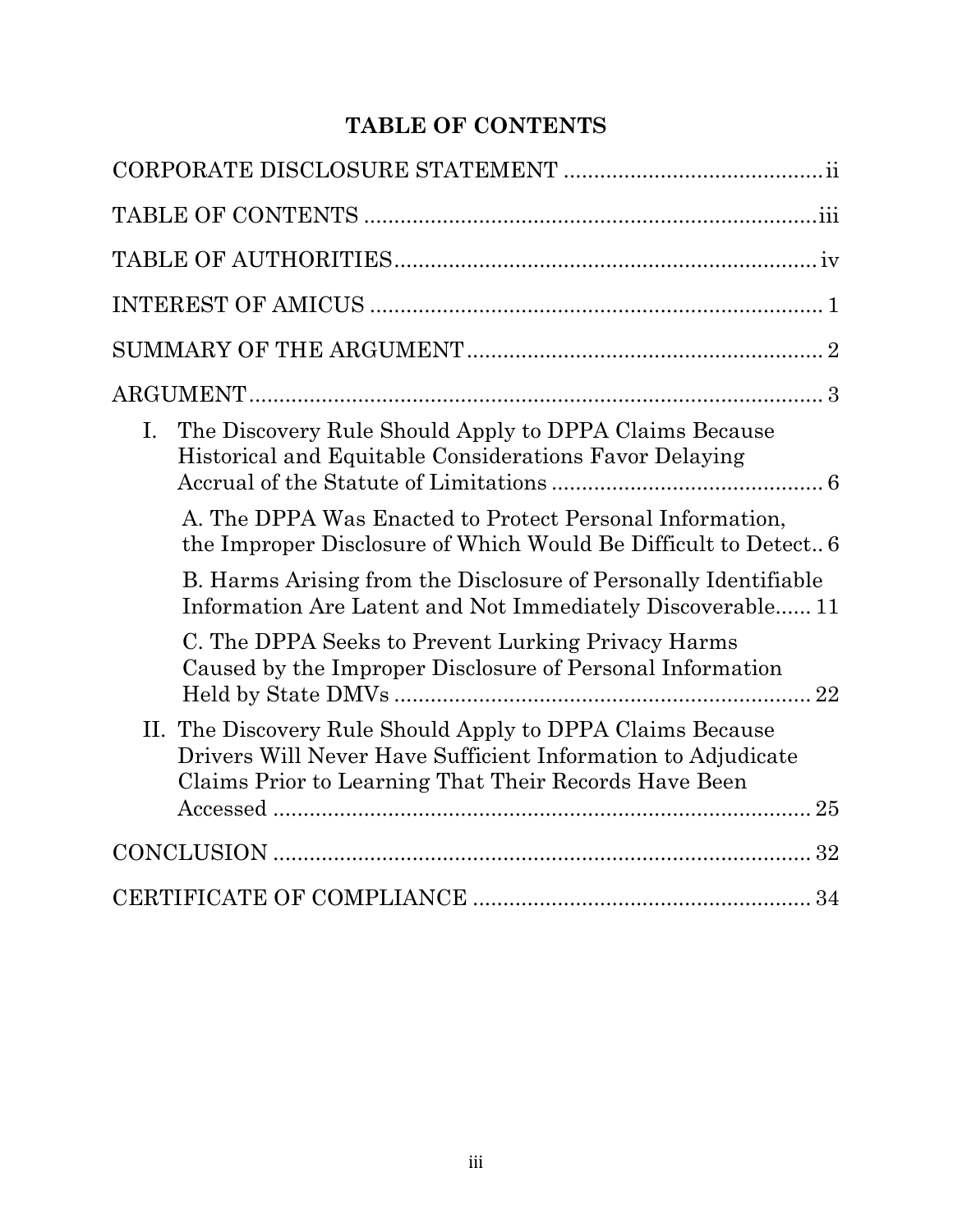# **TABLE OF AUTHORITIES**

## **CASES**

| $\it Wallace~v.~Kato,~549~U.S.~384~(2007)5$                                                                                                                                                               |  |
|-----------------------------------------------------------------------------------------------------------------------------------------------------------------------------------------------------------|--|
| <b>STATUTES</b>                                                                                                                                                                                           |  |
| The Driver's Privacy Protection Act of 1994                                                                                                                                                               |  |
| 18 U.S.C. § 2721                                                                                                                                                                                          |  |
|                                                                                                                                                                                                           |  |
|                                                                                                                                                                                                           |  |
|                                                                                                                                                                                                           |  |
| 18 U.S.C. § 2724                                                                                                                                                                                          |  |
|                                                                                                                                                                                                           |  |
| 18 U.S.C. § 2725                                                                                                                                                                                          |  |
|                                                                                                                                                                                                           |  |
|                                                                                                                                                                                                           |  |
|                                                                                                                                                                                                           |  |
|                                                                                                                                                                                                           |  |
| <b>OTHER AUTHORITIES</b>                                                                                                                                                                                  |  |
| 139 Cong. Rec. E2747 (daily ed. Nov. 3, 1993) (statement of Rep.                                                                                                                                          |  |
|                                                                                                                                                                                                           |  |
| Andrew J. Wistrich, <i>Procrastination</i> , <i>Deadlines</i> , and <i>Statutes of</i>                                                                                                                    |  |
| Brief of Amicus Curiae Electronic Privacy Information Center<br>(EPIC) and Twenty-Seven Technical Experts and Legal Scholars<br>in Support of the Petitioner, <i>Maracich v. Spears</i> , 133 S. Ct. 2191 |  |
|                                                                                                                                                                                                           |  |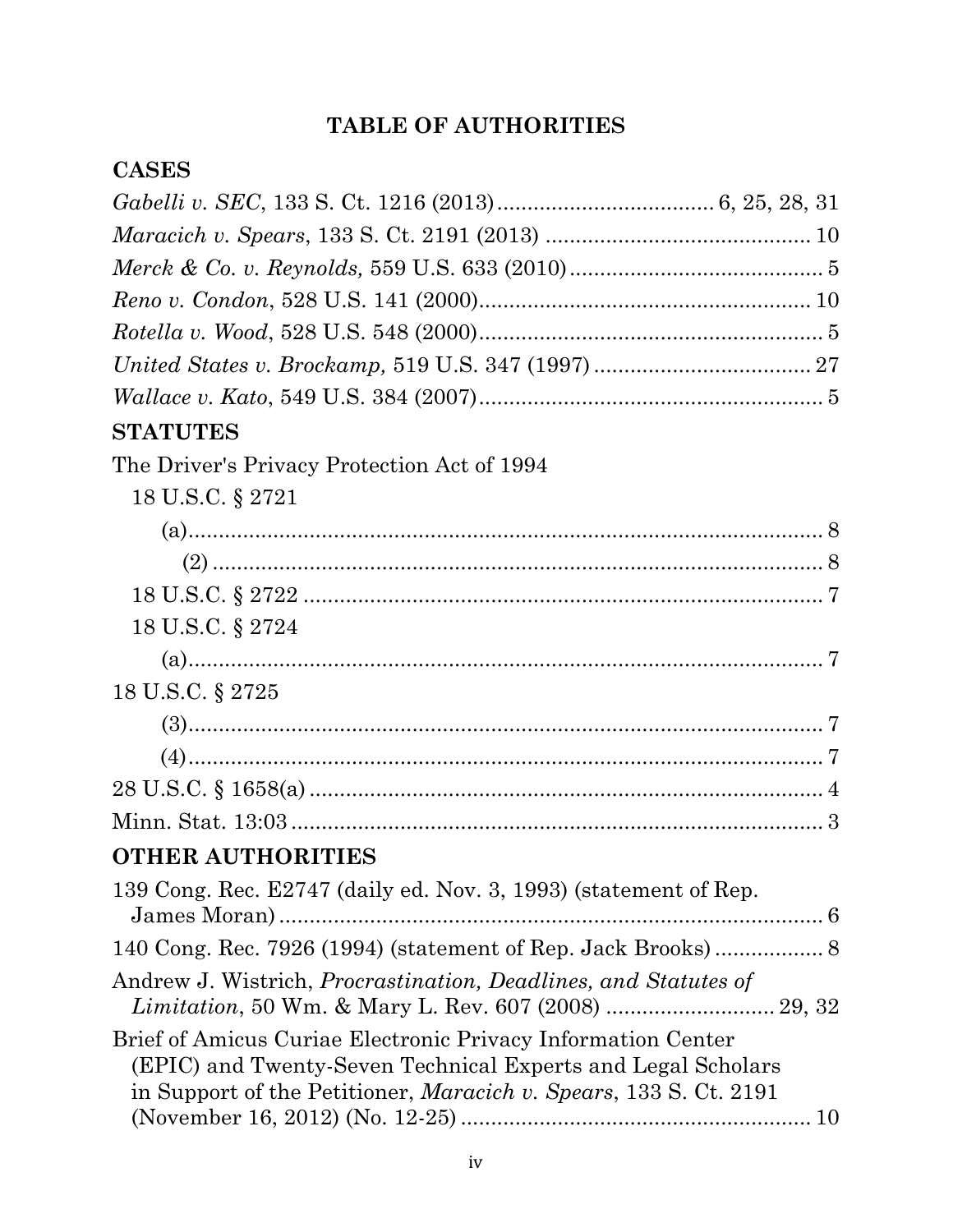| Bureau of Justice Statistics, U.S. Dep't of Justice, Victims of                                                                       |
|---------------------------------------------------------------------------------------------------------------------------------------|
| Cal. Dep't of Motor Vehicles, <i>Identity Fraud</i> (Aug. 2013).  18                                                                  |
| David Zaring & Elena Baylis, Sending the Bureaucracy to War, 92                                                                       |
| Eli J. Richardson, <i>Eliminating the Limitations of Limitations Law</i> ,                                                            |
| EPIC, The Driver's Privacy Protection Act (DPPA) and the Privacy                                                                      |
|                                                                                                                                       |
| Fed. Trade Comm'n, FTC Announces Top National Consumer<br>Complaints for 2013: Commission's Annual Report Shows Identity              |
| Fed. Trade Comm'n, FTC Releases Top 10 Complaint Categories for<br>2012: Identity Theft Tops List for 13th Consecutive Year in Report |
| Fed. Trade Comm'n, Taking Charge: What to Do if Your Identity Is                                                                      |
| Identity Theft Resource Ctr., ITRC Fact Sheet 113: Changing a                                                                         |
| Kristen Finklea, Cong. Research Serv., R40599, <i>Identity Theft</i> :                                                                |
| Mark E. Vogler, RMV Document Theft Prompts Identity Fraud                                                                             |
| N.C. Dep't of Justice, <i>Help for Victims – ID Theft Victim Toolkit</i> 19                                                           |
|                                                                                                                                       |
| Office of Cmty. Oriented Policing Servs., U.S. Dep't of Justice, A                                                                    |
| Penn. Dep't of Transp., Protecting Yourself from Identity                                                                             |
| Privacy Rights Clearinghouse, Fact Sheet 17a: Identity Theft: What                                                                    |
| Privacy Rights Clearinghouse, Fact Sheet 17g: Criminal Identity<br><i>Theft: What to do If it Happens to You (May 2013) </i> 16       |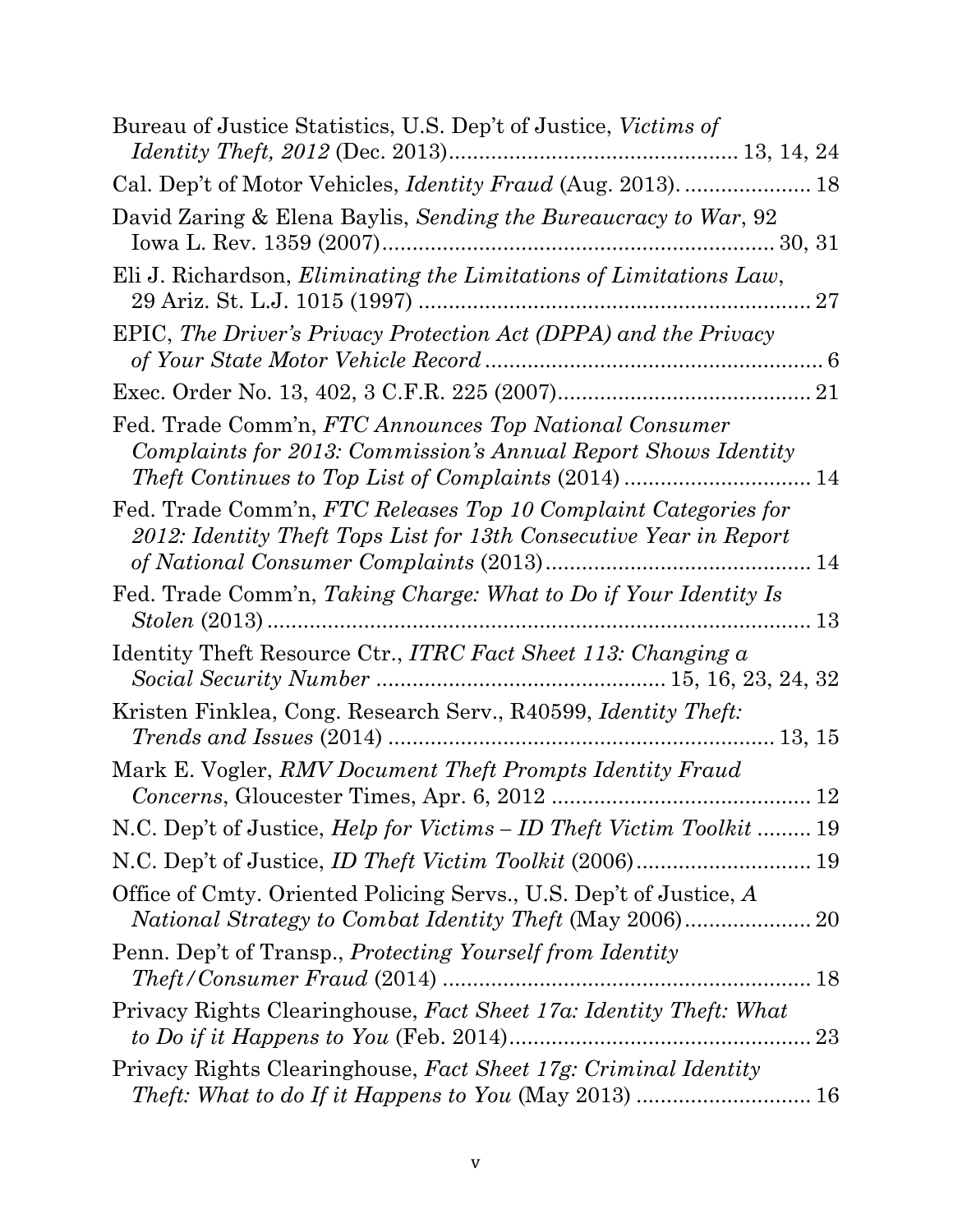| Richard A. Epstein, The Social Consequences of Common Law                                                                                | 26 |
|------------------------------------------------------------------------------------------------------------------------------------------|----|
| Richard A. Epstein, The Temporal Dimension in Tort Law, 53 U.                                                                            | 29 |
| Ronald H. Coase, The Problem of Social Cost, 3 J. Law and                                                                                | 26 |
| State of Cal. Dep't of Justice, Office of the Attorney Gen., How to<br>Use the California Identity Theft Registry—A Guide for Victims of |    |
| Steve Drazkowski, How to Obtain Your Drivers License Access                                                                              |    |
| The Harvard Law Review Ass'n, Developments in the Law Statutes                                                                           | 27 |
| The President's Identity Theft Task Force, The President's Identity                                                                      |    |
| Tyler T. Ochoa & Andrew J. Wistrich, The Puzzling Purposes of                                                                            |    |
| U.S. Gov't Accountability Office, GAO-05-1016T, Federal and State                                                                        |    |
| U.S. Gov't Accountability Office, GAO-09-759T, Governments Have<br>Acted to Protect Personally Identifiable Information, but             |    |
| U.S. Gov't Accountability Office, GAO-09-759T, Governments Have<br>Acted to Protect Personally Identifiable Information, but             |    |
| William M. Landes & Richard A. Posner, The Economic Structure                                                                            |    |
| Yair Listokin, Efficient Time Bars: A New Rationale for the<br><i>Existence of Statutes of Limitations in Criminal Law, 31 J. Legal</i>  | 29 |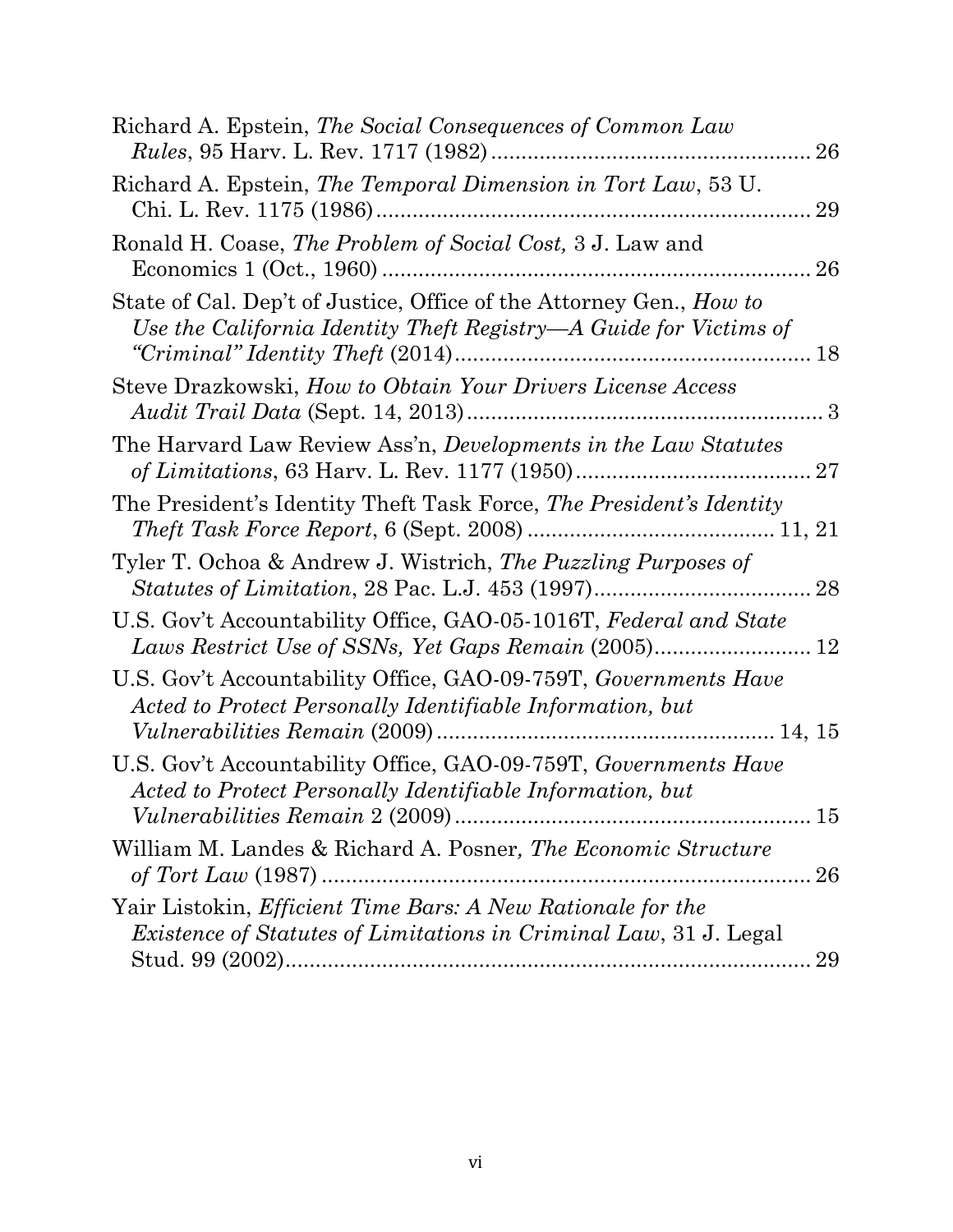#### **INTEREST OF AMICUS**

The Electronic Privacy Information Center ("EPIC")1 is a public interest research center in Washington, D.C. EPIC was established in 1994 to focus public attention on emerging civil liberties issues and to protect privacy, the First Amendment, and other constitutional values.

The Driver's Privacy Protect Act of 1994, ("DPPA") 18 U.S.C. §§ 2721–2725 (2012), was enacted to protect individuals from unauthorized disclosures of personal information collected by state DMVs. The Act prohibits the disclosure, except in narrow circumstances, of sensitive personal information that individuals are required to provide to obtain identification documents, drivers licenses, and automobile titles. Congress recognized that the improper release of this information creates a significant risk of physical and financial harm.

EPIC has filed several *amicus* briefs, urging federal courts to uphold the intent of the Act. *See, e.g., Maracich v. Spears*, 133 S. Ct. 2191 (2013); *Reno v. Condon*, 528 U.S. 141 (2000); *Gordon v. Softech Int'l* 

<sup>1</sup> Appellant Mitchell consents to the filing of this brief. Appellees Aitkin County et al. do not consent to the filing of this brief. EPIC has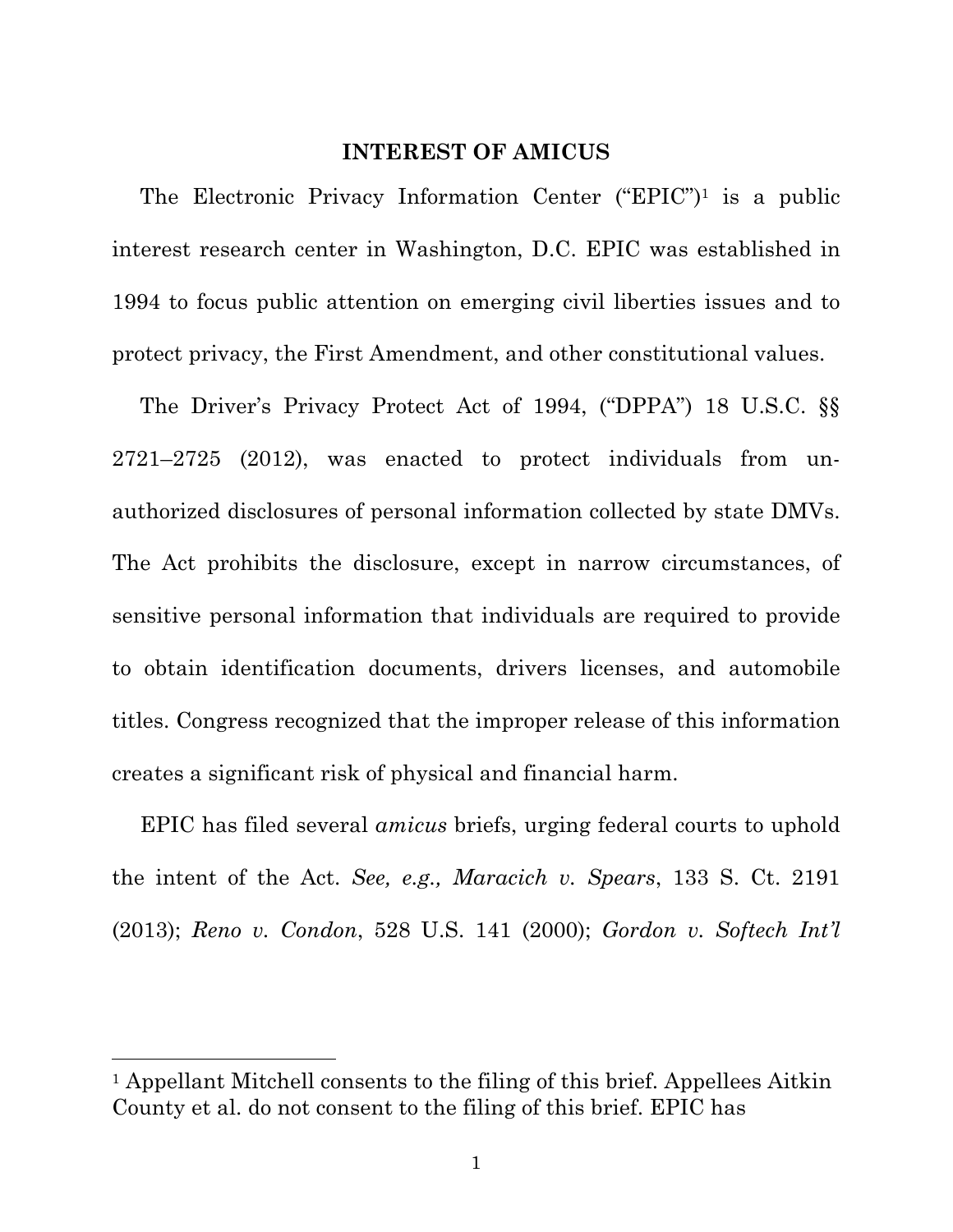*Inc.*, 726 F.3d 42 (2d Cir. 2013); *Kehoe v. Fidelity Fed. Bank & Trust*, 421 F.3d 1209 (11th Cir. 2005).

#### **SUMMARY OF THE ARGUMENT**

The Driver's Privacy Protection Act established the critical safeguard for sensitive personal information collected and held by state Departments of Motor Vehicles. Congress passed the DPPA after it determined that the improper disclosure of an individual's driver records could lead to identity theft, stalking, and even homicide. But the harms stemming from compromised personal information are not always apparent, and in many cases are not discoverable for years. Because drivers have very little knowledge about how the personal information they have provided to the DMVs will be used by others, it is necessary, to fulfill the purposes of the Act, to delay the accrual of time under the statute of limitations until the victim knows or could reasonably discover that their data has been impermissibly used.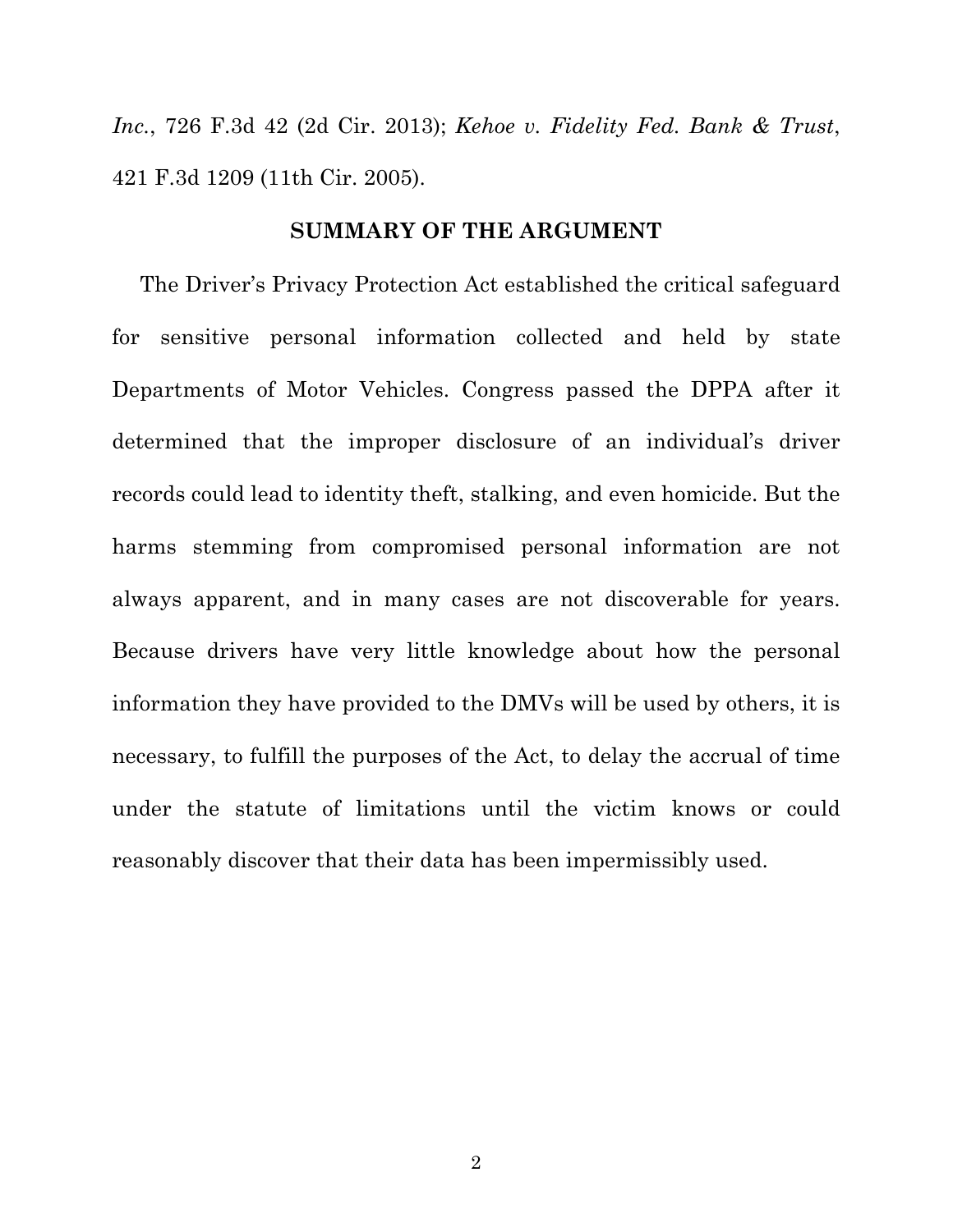#### **ARGUMENT**

The Minnesota Department of Public Safety ("DPS") makes drivers' motor vehicle records accessible to law enforcement officers through its electronic Driver and Vehicle Services ("DVS") database. Plaintiff Dawn Mitchell requested an audit<sup>2</sup> of her personal DVS record from DPS in 2013, after learning that a former employee had impermissibly accessed her information. From this audit Mitchell "learned that officers and personnel from approximately 50 different departments and agencies had viewed her data approximately 219 times." *Mitchell v. Aitkin Cnty.*, \_\_\_F. Supp. 2d\_\_\_, 2014 WL 835129, at \*2 (D. Minn. Mar. 4, 2014). In response, Mitchell filed suit against various counties and cities, and various supervisory defendants alleging violations of her rights under

<sup>2</sup> Under the Minnesota Government Data Practices Act, any individual can access the "audit trail" associated with their driver's license records, and thereby learn when and how their records were accessed. *See* Minn. Stat. 13:03 (2013) ("Upon request to a responsible authority or designee, a person shall be permitted to inspect and copy public government data at reasonable times and places, and upon request, shall be informed of the data's meaning.") *See also* Steve Drazkowski, *How to Obtain Your Drivers License Access Audit Trail Data* (Sept. 14, 2013) (describing how Minnesota drivers can access their data through the Driver Vehicle Services [DVS] and the Bureau of Criminal Apprehension [BCA] systems, in order to obtain a complete audit trail history), *available at* http://www.draz.com/2013/09/how-to-obtain-your-drivers-license-accessaudit-trail-data/.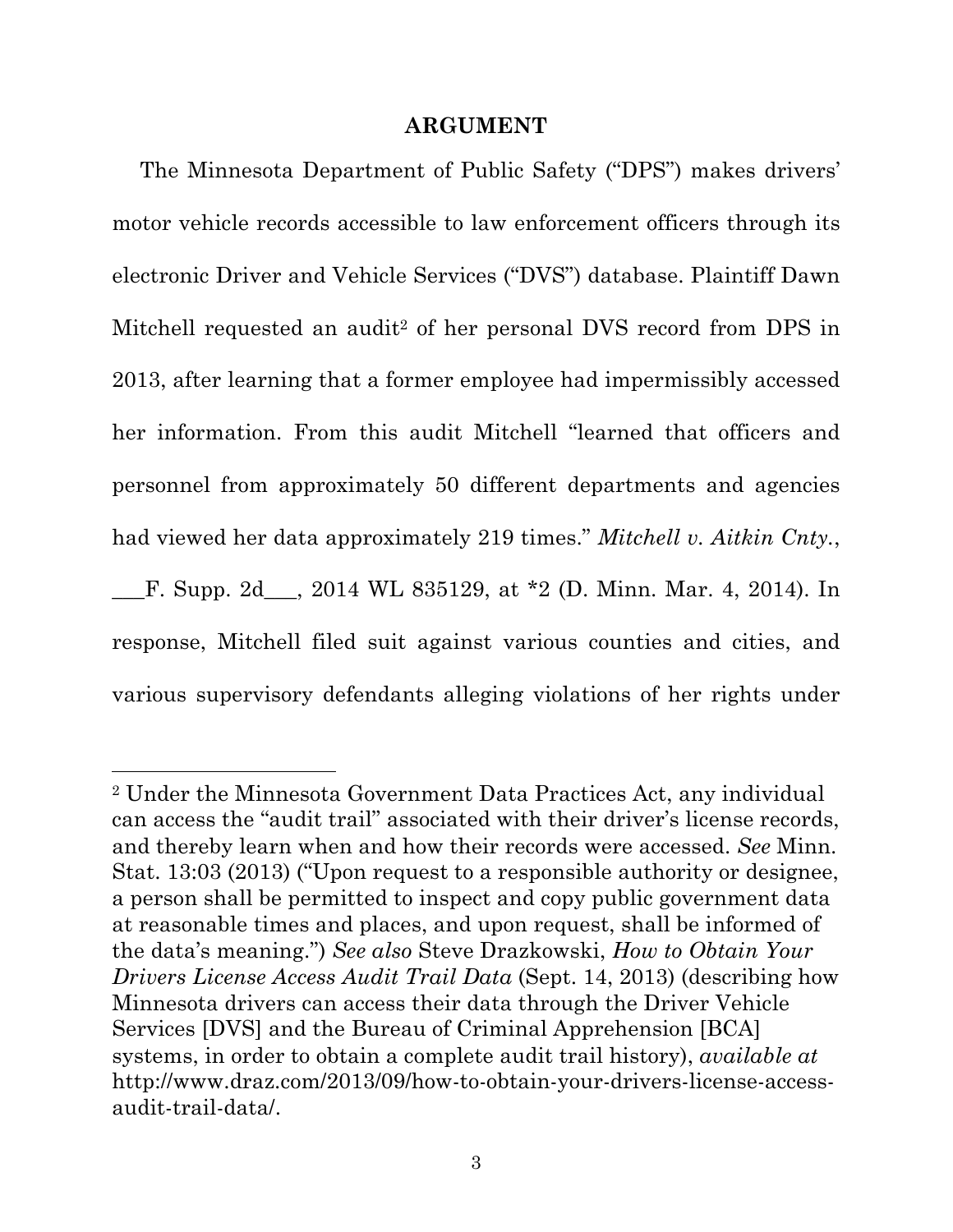the DPPA, her civil rights under 42 U.S.C. § 1983, as well as other constitutional common law privacy rights.

The district court granted defendants' motion to dismiss the assorted claims. The district court ruled that DPPA claims related to records accessed prior to August 9, 2009 were time-barred because they were outside the applicable statute of limitations. *Mitchell*, 2014 WL 835129, at \*4. The district court then dismissed the timely DPPA claims against the supervisors, cities, and counties for failure to state a claim under the pleading standards set out by the Supreme Court in *Bell Atl. Corp. v. Twombly*, 550 U.S. 544 (2007) and *Ashcroft v. Iqbal*, 556 U.S. 662 (2009). *Mitchell*, 2014 WL 835129 at \*4–9.

The DPPA has no express statute of limitations, and therefore courts have applied the general four-year statute of limitations for federal statutory claims. *See* 28 U.S.C. § 1658(a) (2012) ("Except as otherwise provided by law, a civil action arising under an Act of Congress . . . may not be commenced later than 4 years after the cause of action accrues"). However, courts have disagreed on when a DPPA cause of action accrues and when the four-year time period begins to run.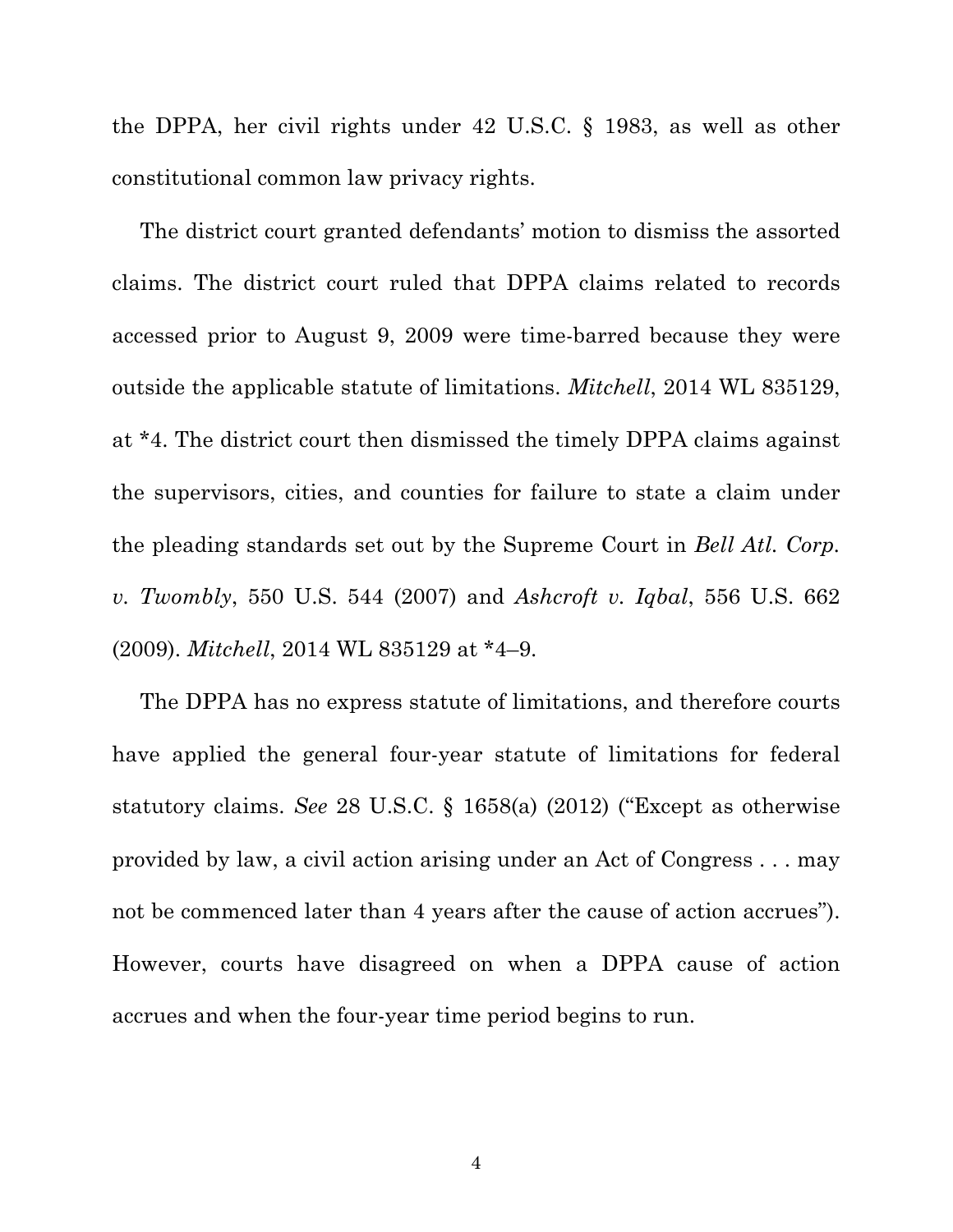Courts have established two different approaches to calculating the accrual for the statute of limitations. The first approach is known as the "occurrence rule," where the claim accrues "when the plaintiff has 'a complete and present cause of action.'" *Wallace v. Kato*, 549 U.S. 384, 388 (2007) (citing *Bay Area Laundry & Dry Cleaning Pension Trust Fund v. Ferbar Corp. of Cal.*, 522 U.S. 192, 201 (1997)). The second approach is known as the "discovery rule," where accrual is delayed "until the plaintiff has 'discovered'" the offense. *Merck & Co. v. Reynolds*, 559 U.S. 633, 644 (2010). The Supreme Court has explained that the word discovery in this context "refers not only to the plaintiff's *actual* discovery of certain facts, but also to the facts that a reasonably diligent plaintiff would have discovered." *Id.* (emphasis in original). The discovery rule originated first in fraud cases because the Court recognized "something different was needed" where "a defendant's deceptive conduct may prevent a plaintiff from even *knowing* that he or she has been defrauded." *Id.* (emphasis in original).

Since the Court first established the discovery rule in the fraud context, it has extended the application beyond fraud cases by statute and judicial implication. The Court has extended the discovery rule to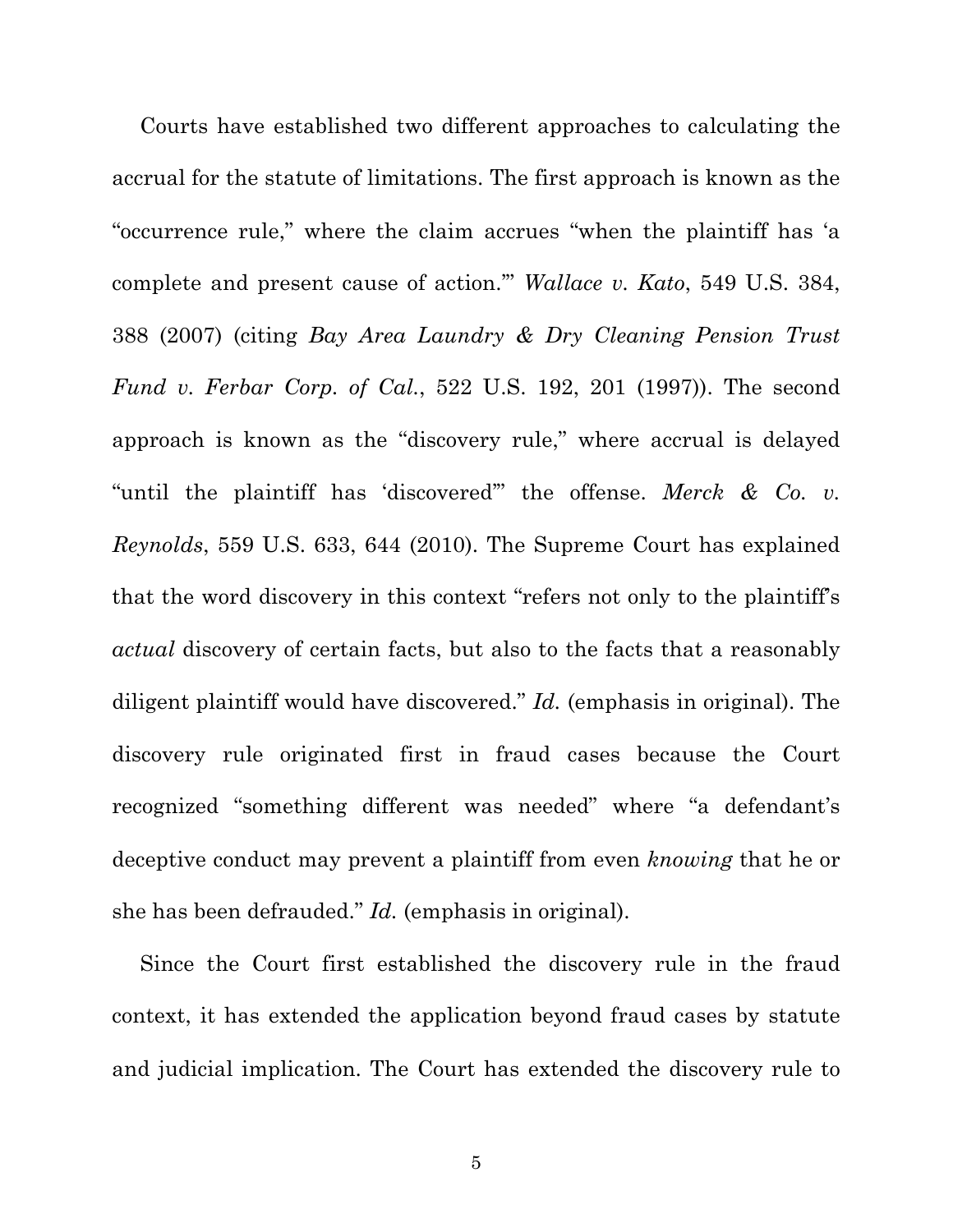claims for latent disease and medical malpractice "where the cry for [such a] rule is loudest." *Rotella v. Wood*, 528 U.S. 548, 555 (2000). When the Court has considered extending the rule in the past it has looked for "textual, historical, or equitable reasons to graft a discovery rule" onto a statute of limitations. *Gabelli v. SEC*, 133 S. Ct. 1216, 1224 (2013).

## **I. The Discovery Rule Should Apply to DPPA Claims Because Historical and Equitable Considerations Favor Delaying Accrual of the Statute of Limitations**

## **A. The DPPA Was Enacted to Protect Personal Information, the Improper Disclosure of Which Would Be Difficult to Detect**

Congress enacted the DPPA in 1994 to provide protection for the sensitive information collected by State Departments of Motor Vehicles ("DMVs").3 Congress also emphasized that "[r]andom access to personal information contained in DMV files poses a threat to every licensed driver in the Nation. In my own State of Virginia, over 127,815 requests are made every year for personal information contained in motor vehicle files. In Virginia, like most other States, licensees are not notified that their personal information has been accessed." 139 Cong. Rec. E2747

<sup>3</sup> *See* EPIC, *The Driver's Privacy Protection Act (DPPA) and the Privacy of Your State Motor Vehicle Record* (2013)*, available at* http://epic.org/privacy/drivers/.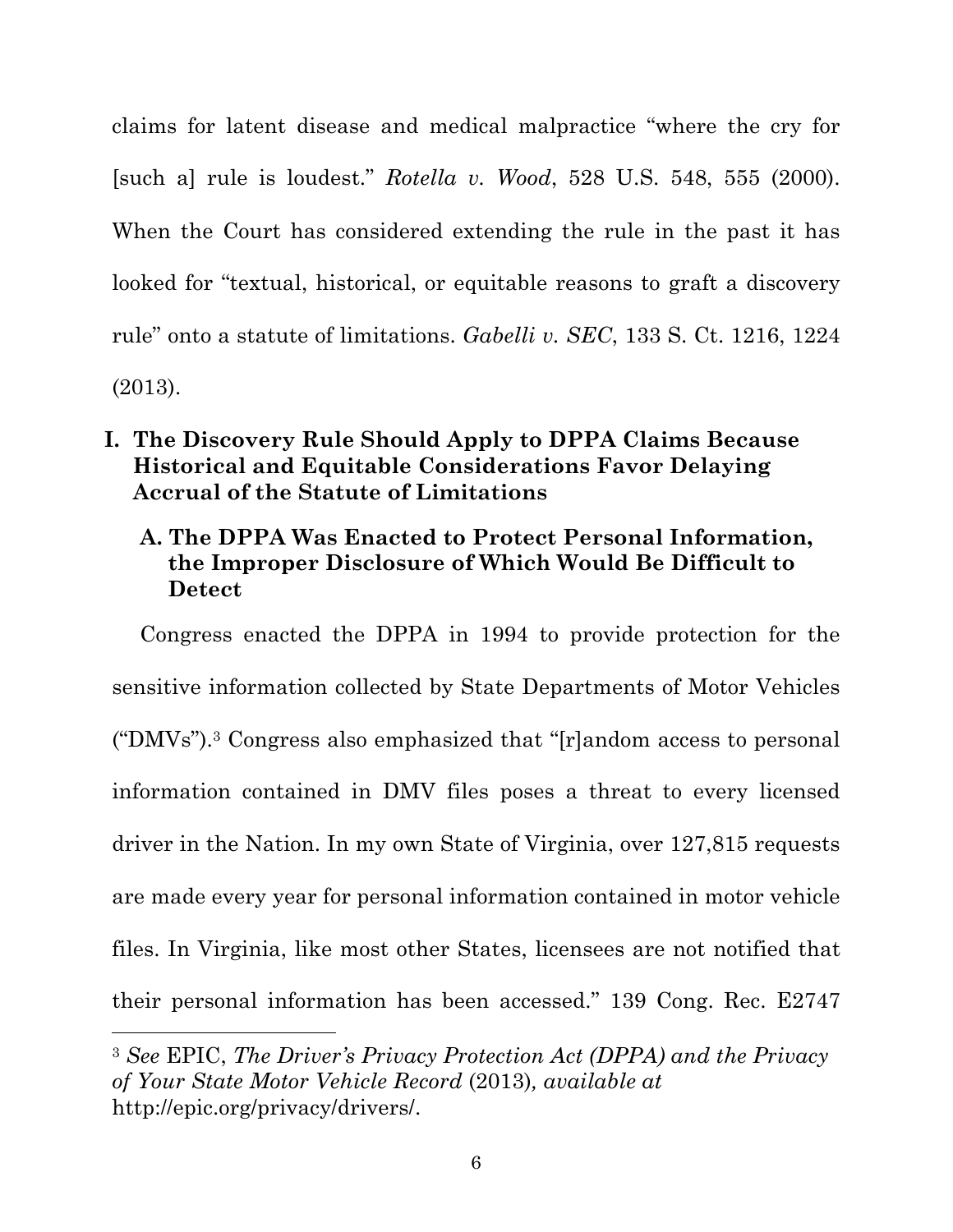(daily ed. Nov. 3, 1993) (statement of Rep. James Moran, a sponsor of the Act). Another sponsor of the Act noted that "[t]here is a war in this country to fight for privacy. People are now fighting, and this [Act] is coming to their assistance to provide the privacy, which I and many others thought existed." 139 Cong. Rec. S15,764 (daily ed. Nov. 16, 1993) (statement of Sen. John Warner).

The DPPA provides that "[i]t shall be unlawful for any person knowingly to obtain or disclose personal information, from a motor vehicle record, for any use not permitted under section 2721(b) of this title." 18 U.S.C. § 2722. The DPPA also provides individuals with a cause of action against any "person who knowingly obtains, discloses, or uses [their] personal information, from a motor vehicle record, for a purpose not permitted under" the Act. 18 U.S.C. § 2724(a).

The DPPA defines "personal information" as "an individual's photograph, social security number, driver identification number, name, address (but not the 5-digit zip code), telephone number, and medical or disability information." 18 U.S.C. § 2725(3). The DPPA also provides additional protections for "highly restricted personal information," which includes "an individual's photograph or image, social security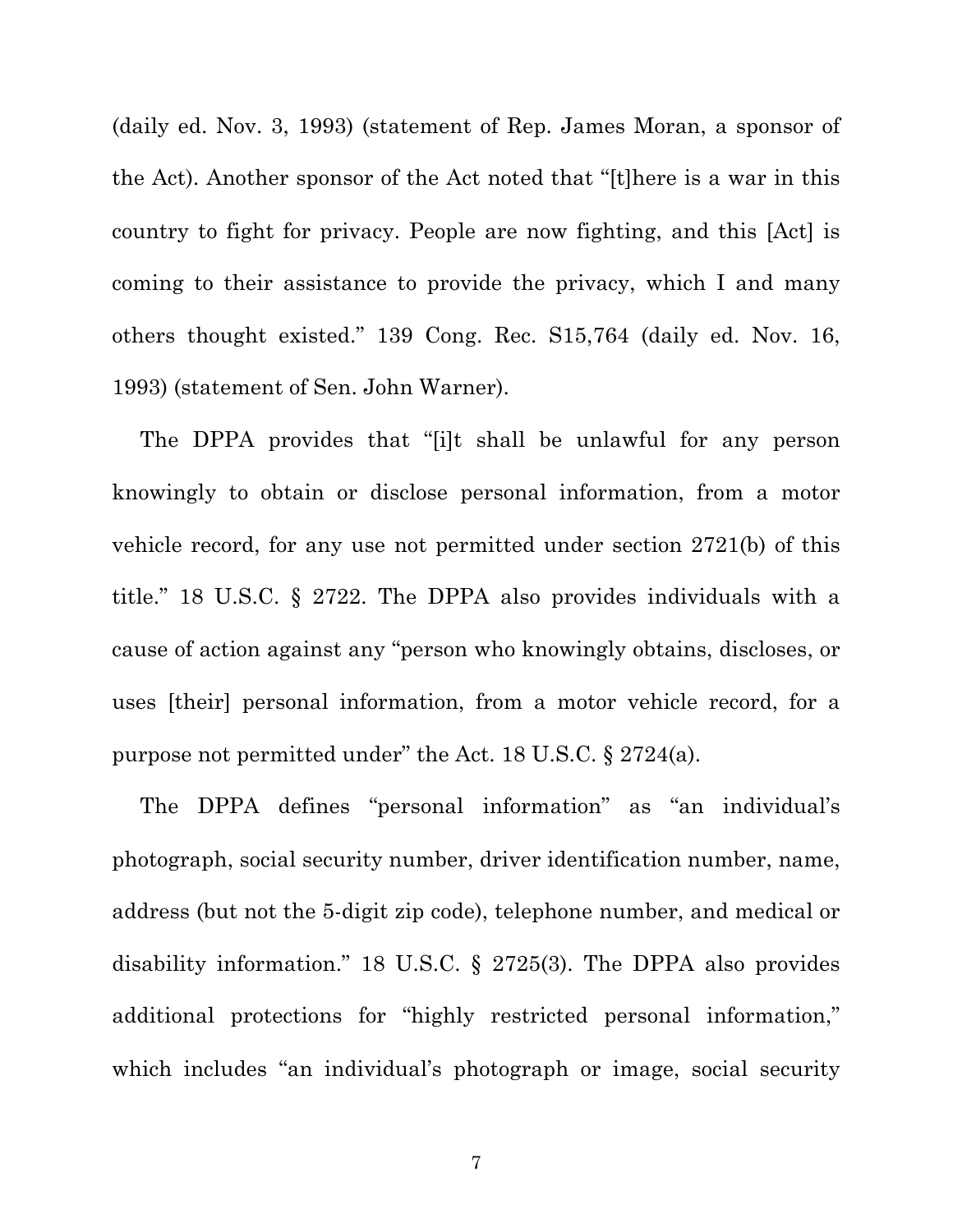number, medical or disability information." 18 U.S.C. § 2725(4). The DPPA prohibits use or disclosure of this highly sensitive information, except for four permissible uses. 18 U.S.C.  $\S 2721(a)(2)$ . However, there is no provision in the Act by which individuals are notified when their personal information is disclosed to others.

*1. The DPPA Prohibits Use of Driver Data Except for Certain Permissible Uses*

In enacting the DPPA, Congress intended to limit impermissible uses of the information, while still providing access to the public in certain narrow circumstances. As Congressman Jack Brooks (D-TX), explained at the time:

There are key differences between DMV records and other public records. There was no evidence before the subcommittee that other public records are vulnerable to abuse in the same way that DMV records have been abused. Unlike with license plate numbers, people concerned about privacy can usually take reasonable steps to withhold their names and address from strangers, and thus limit their access to personally identifiable information contained in voter registration lists, court records, or land records.

140 Cong. Rec. 7926 (1994) (statement of Rep. Jack Brooks). The DPPA permits certain limited uses of driver information but prohibits all other uses in order to prevent abuse. However, the DPPA prohibition only applies to those who "knowingly disclose or otherwise make available"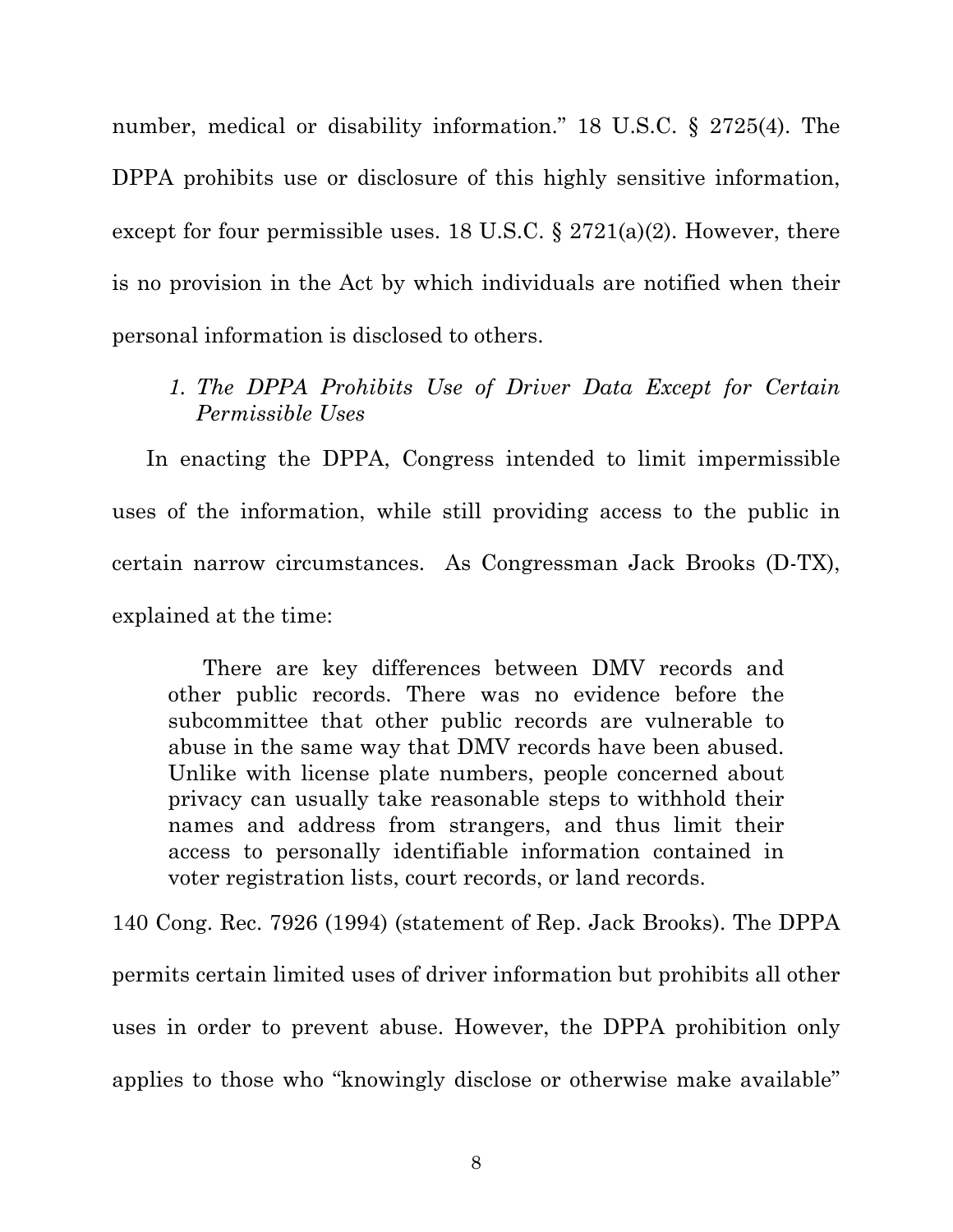the protected personal information. 18 U.S.C. § 2721(a). Because of this carefully crafted compromise, application of the discovery rule is appropriate for equitable reasons. Even when an individual knows that their driver's record has been accessed, they may not know or have reason to know that the record was impermissibly used.

Because of this balance, the individual cannot reasonably avail themselves of their DPPA rights until they become aware of the impermissible use. Individuals are not notified when their records are accessed and might not find out until much later that their records were accessed for an impermissible purpose. Rather than having the statute of limitations begin to run when the impermissible use occurs, before the individual knows or could reasonably know that their rights have been violated, it would be equitable to accrue the statute of limitations based on the individual's discovery of the violation. Application of the discovery rule is appropriate because of this delayed notification and difficulties in distinguishing between permissible and impermissible uses.

2. *The Amount of Information Collected by State DMVs is Extensive and Highly Useful for Identity Theft*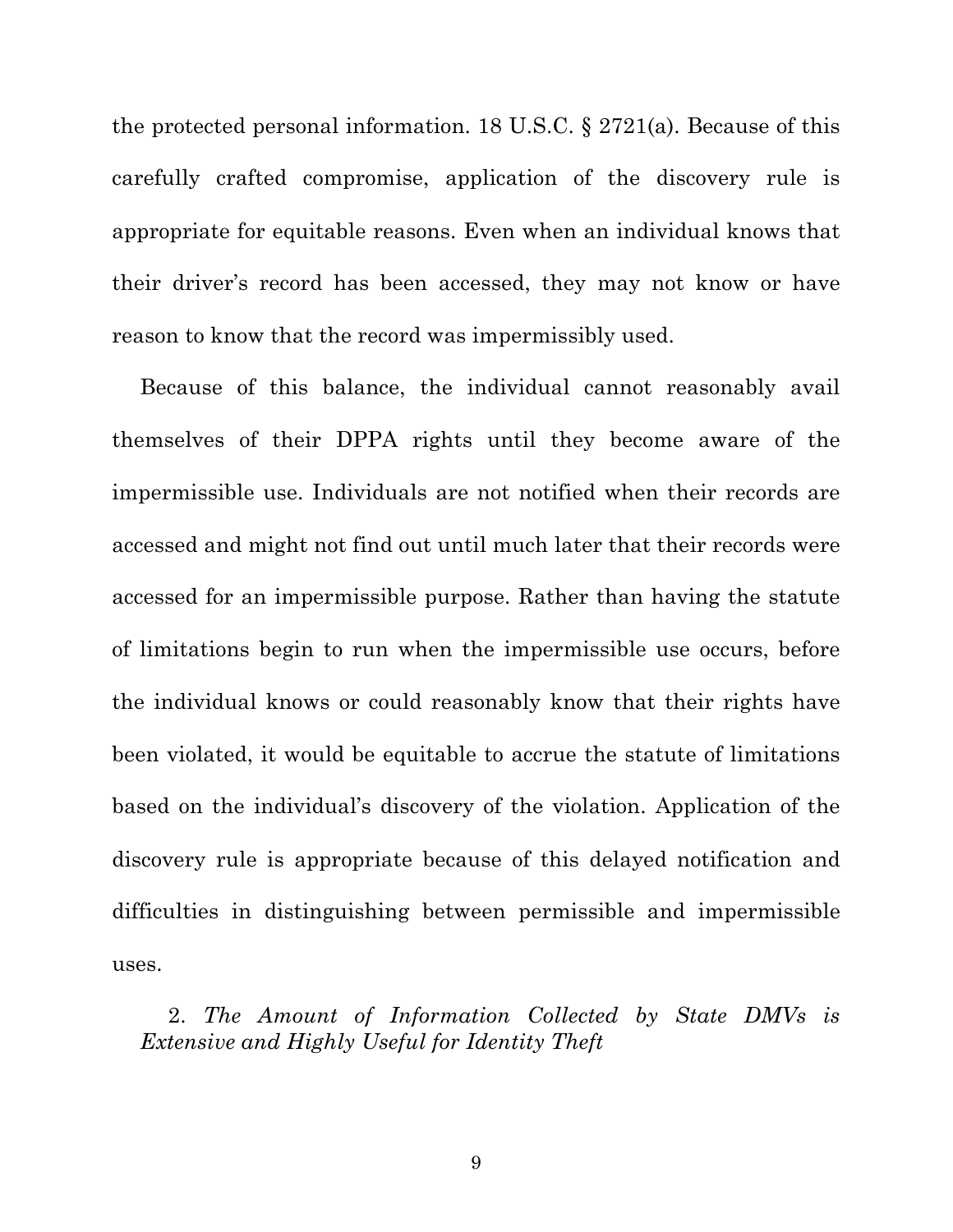The Supreme Court recently determined that the disclosure of the "highly personal information" collected by state DMVs would be "so substantial an intrusion on privacy it must not be assumed, without language more clear and explicit," from Congress. *Maracich v. Spears*, 133 S. Ct. 2191, 2202 (2013). As the Court has recognized, this protection is necessary because "[s]tate DMVs require drivers and automobile owners to provide personal information" including Social Security Numbers ("SSNs") and other sensitive data. *Reno v. Condon*, 528 U.S. 141, 143 (2000). As EPIC explained to the Court, "DMVs now collect a staggering amount of personal information including biometrics, birth certificates, and other sensitive identifying information." Brief of Amicus Curiae Electronic Privacy Information Center (EPIC) and Twenty-Seven Technical Experts and Legal Scholars in Support of the Petitioner, *Maracich v. Spears*, 133 S. Ct. 2191 (Nov. 16, 2012) (No. 12-25).4 Individuals are required to provide this information to obtain even a simple state identification document. The Court in *Maracich* found that the extraordinary amount of sensitive information collected by the DMVs required a narrow construction of

<sup>4</sup> *Available at* http://epic.org/amicus/dppa/maracich/EPIC-Maracich-v-Spears-Amicus-Brief.pdf.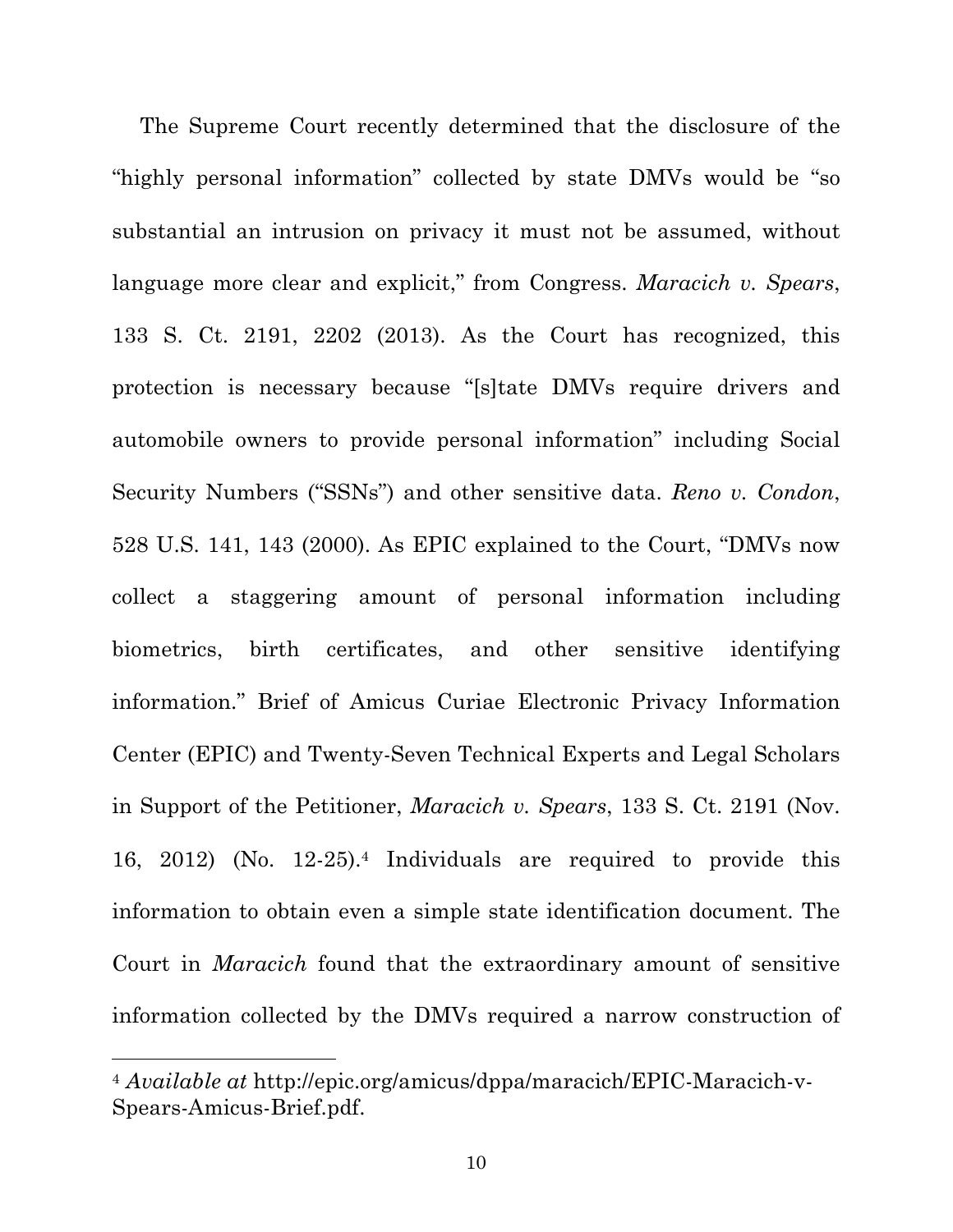the statutory exceptions, and a strong presumption of privacy protection. 133 S. Ct. at 2196.

### **B. Harms Arising from the Disclosure of Personally Identifiable Information Are Latent and Not Immediately Discoverable**

Because SSNs and other sensitive personal data, obtained by DMVs, are used in such a wide variety of contexts, it may be months or years before an individual becomes aware that their data has been misused or that their identity has been stolen. Special protections are necessary for driver records because of the increasing risk of identity theft. Like fraud or an undisclosed defect, identity theft might not become apparent to the victim for years after their driver records have been accessed. Because of the potential for long-term damage and the inherent difficulty for individuals in determining when DPPA information has been misused, it is essential to apply the discovery rule to the statute of limitations for DPPA claims.

Federal and state government agencies recognize that combating identity theft is a top priority nationwide. *See* The President's Identity Theft Task Force, *The President's Identity Theft Task Force Report*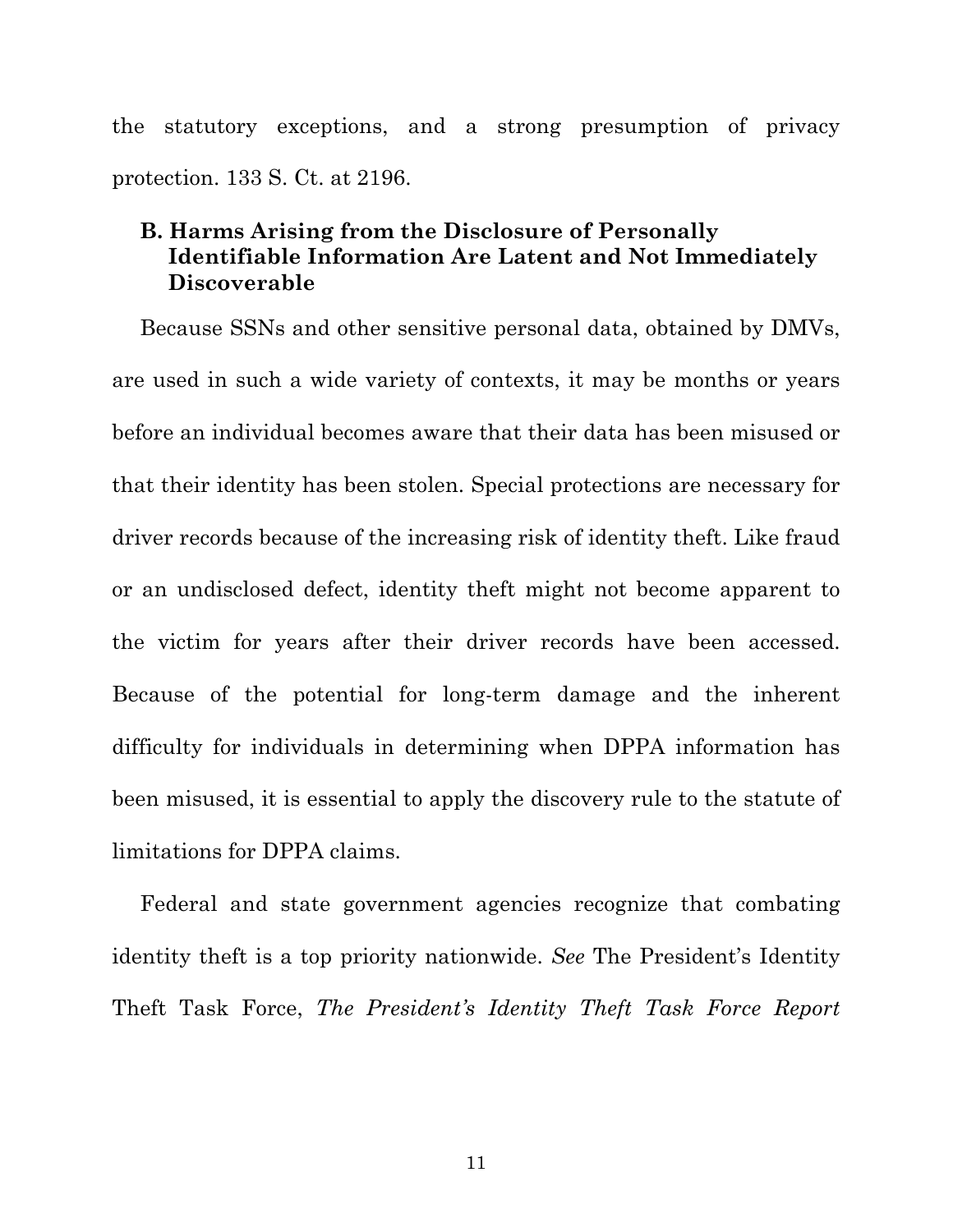(Sept. 2008).5 It is particularly important to protect driver records because the personal information collected by state DMVs is precisely the type of data that identity thieves target. *See* Mark E. Vogler, *RMV Document Theft Prompts Identity Fraud Concerns*, Gloucester Times, Apr. 6, 2012. In particular, "[SSNs], along with a name and birth date, are the three pieces of information most often sought by identity thieves." U.S. Gov't Accountability Office, GAO-05-1016T, *Federal and State Laws Restrict Use of SSNs, Yet Gaps Remain* 3 (2005).6 Once an identity thief obtains this information, they can use it "as 'breeder' information to create additional false identification, such as driver's licenses." *Id*. State DMVs hold all three pieces of information that are most valued by identity thieves. The SSN is also often used by private entities to verify the identities of customers, *id.* at 11, making them a highly desirable piece of information for identity thieves to access and stockpile for future exploits.

Armed with sensitive personal data, identity thieves can cause substantial harm. They can "drain your bank account, run up charges

<sup>5</sup> *Available at* 

http://www.ftc.gov/sites/default/files/documents/reports/presidentsidentity-theft-task-force-report/081021taskforcereport.pdf.

<sup>6</sup> *Available at* http://www.gao.gov/assets/120/112174.pdf.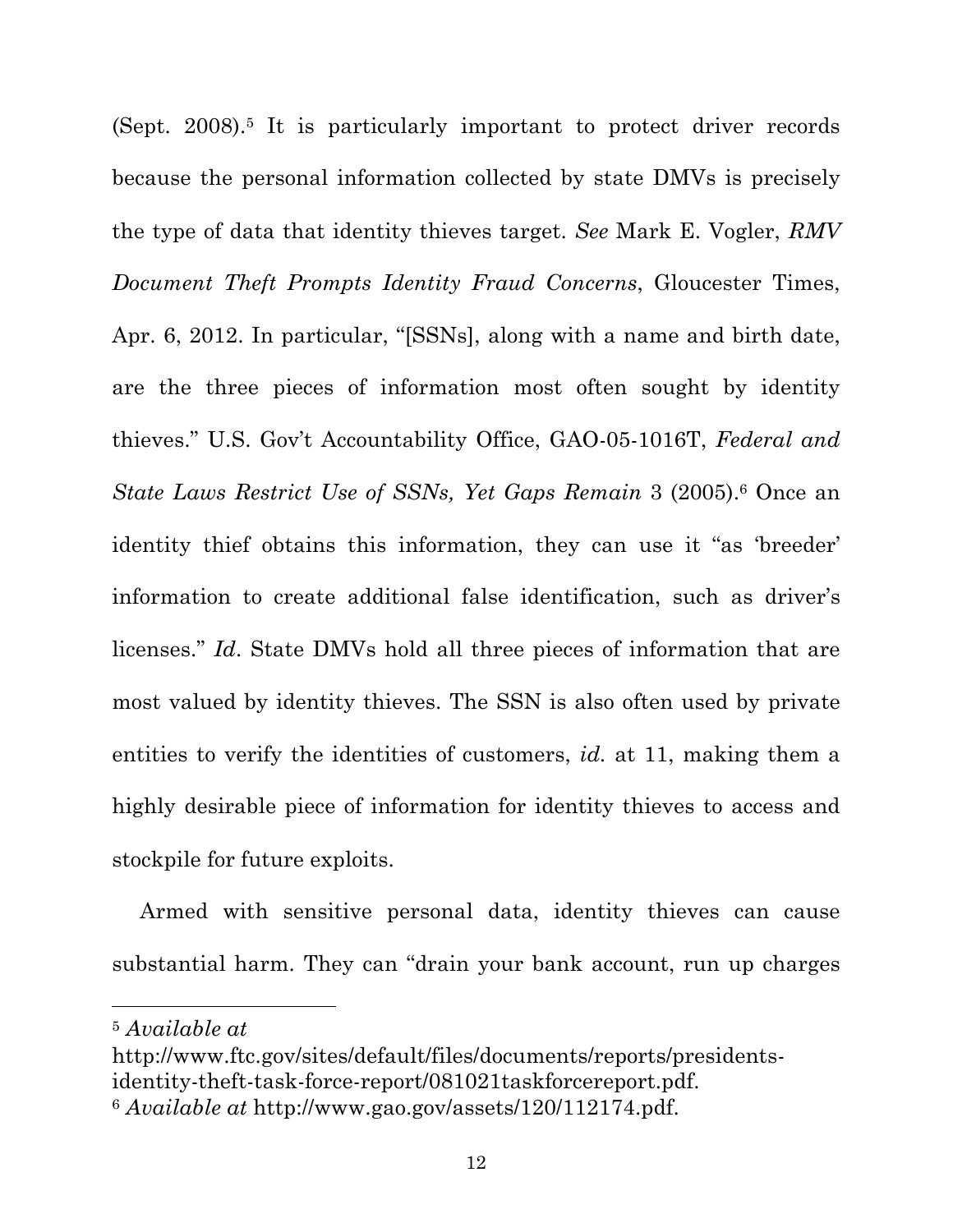on your credit cards, open new utility accounts, or get medical treatment on your health insurance. An identity thief might even file a tax return in your name and get your refund. In some extreme cases, a thief might even give your name to the police during an arrest." Fed. Trade Comm'n, *Taking Charge: What to Do if Your Identity Is Stolen* 3 (2013).7 In 2012 alone, more than 12.6 million Americans were affected by identity theft and incurred costs of more than \$21 billion. Kristen Finklea, Cong. Research Serv., R40599, *Identity Theft: Trends and Issues* 1 (2014).8 An estimated 14 percent of individuals aged 16 or older (34.2 million people) will experience identity theft at some point during their lives. Bureau of Justice Statistics, U.S. Dep't of Justice, *Victims of Identity Theft, 2012* at 11 (Dec. 2013).9

Identity theft can occur any time thieves gain access to sensitive personal records like those stored by state DMVs. The threat of identity theft underlies much of modern privacy law, including the DPPA, and provides a clear historical basis to extend the discovery rule in this context. Identity theft has been the top complaint category to the

<sup>7</sup> *Available at* https://www.consumer.ftc.gov/articles/pdf-0009-takingcharge.pdf.

<sup>8</sup> *Available at* http://www.fas.org/sgp/crs/misc/R40599.pdf.

<sup>9</sup> *Available at* http://www.bjs.gov/content/pub/pdf/vit12.pdf.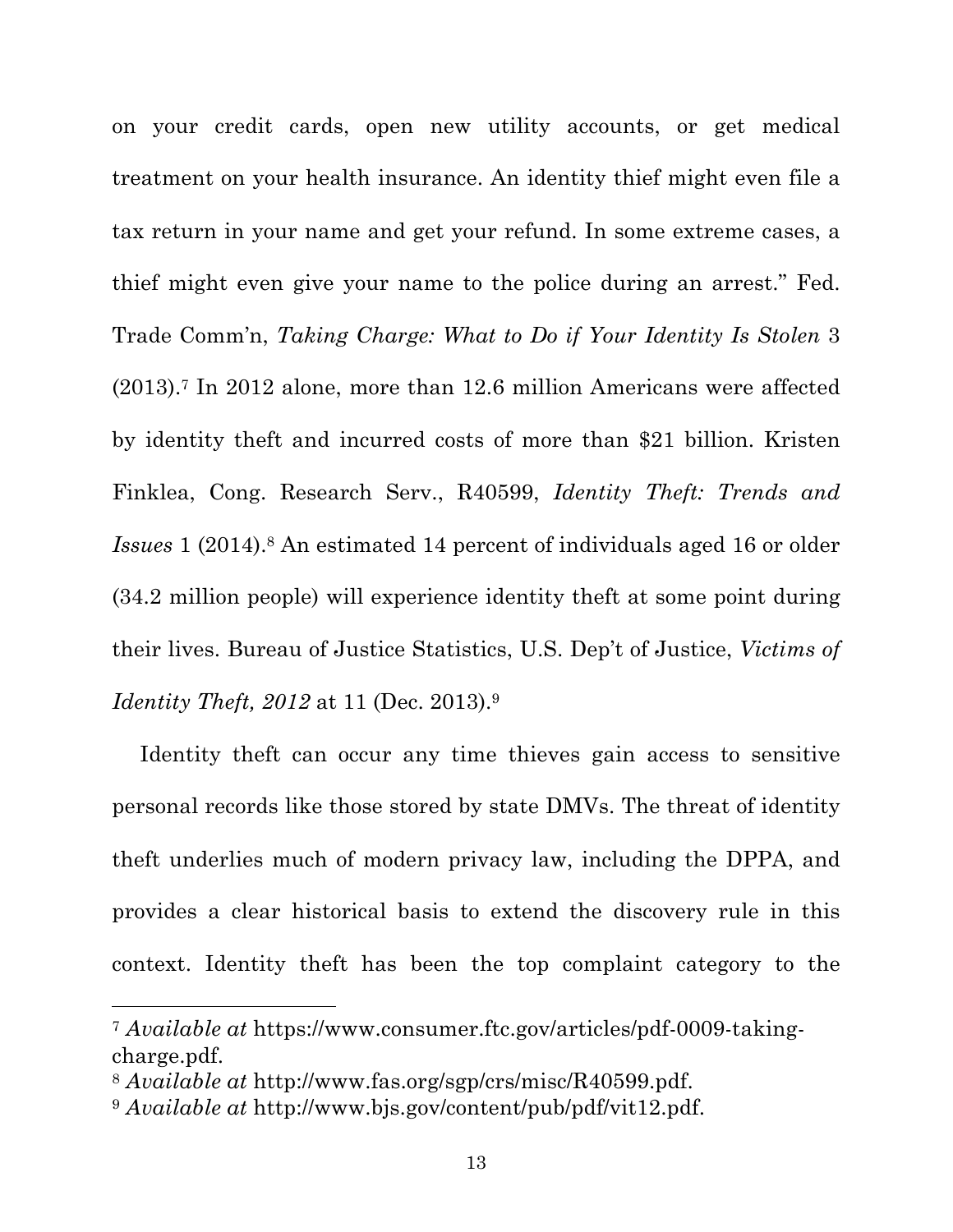Federal Trade Commission for the past fourteen years. *See* Fed. Trade Comm'n, *FTC Announces Top National Consumer Complaints for 2013: Commission's Annual Report Shows Identity Theft Continues to Top List of Complaints* (2013);10 Fed. Trade Comm'n, *FTC Releases Top 10 Complaint Categories for 2012: Identity Theft Tops List for 13th Consecutive Year in Report of National Consumer Complaints* (2012).11

## *1. Identity Theft Is Not Easily Detected*

Identity theft, like financial fraud, is not an injury that is easily detected. Studies have found that 65 percent of victims are not even aware their identities have been stolen. U.S. Gov't Accountability Office, GAO-09-759T, *Governments Have Acted to Protect Personally Identifiable Information, but Vulnerabilities Remain* 8 (2009).12 Furthermore, "most identity theft victims (91%) did not know anything about the identity of the offender." Bureau of Justice Statistics at 5. Indeed, many identity thieves take active steps to hide the theft from the victims in order to have more time to take advantage of the stolen

<sup>10</sup> *Available at* http://www.ftc.gov/news-events/press-

releases/2014/02/ftc-announces-top-national-consumer-complaints-2013. <sup>11</sup> *Available at* http://www.ftc.gov/news-events/press-

releases/2013/02/ftc-releases-top-10-complaint-categories-2012.

<sup>12</sup> *Available at* http://gao.gov/assets/130/122769.pdf.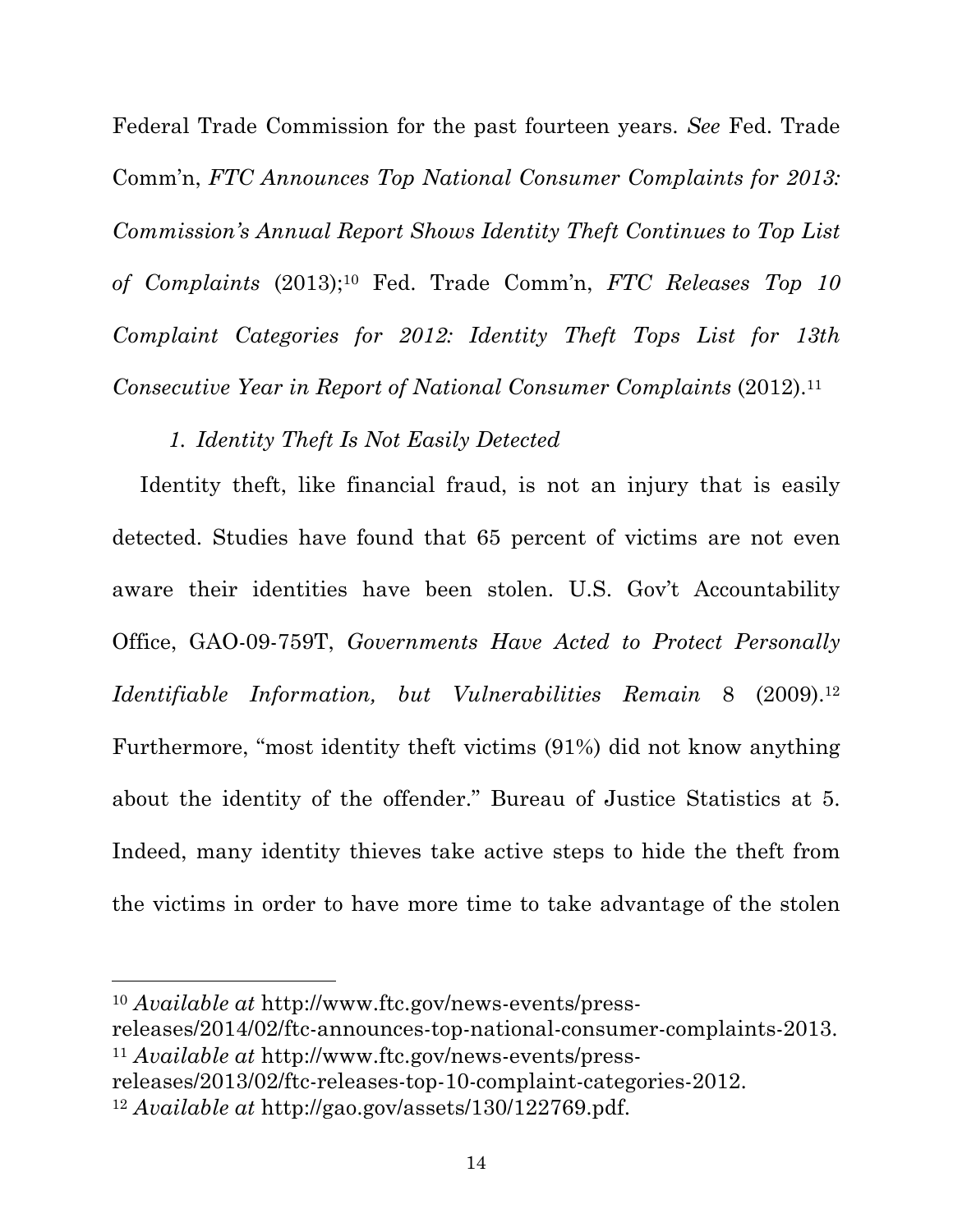identity. One report notes that "[b]eyond amassing charges on a victim's credit card, identity thieves may sometimes change the billing address so that the victim will not receive the bills and see the fraudulent charges, allowing the thief more time to abuse the victim's identity and credit." Finklea at 19. Another report emphasizes that, "[i]dentity theft is a serious problem because . . . it can take a long period of time before a victim becomes aware that the crime has taken place." GAO-09-759T at 2. The consequences of identity theft (and delay in discovery) can be extremely severe, whereby "[s]ome individuals have lost job opportunities, been refused loans, or even been arrested for crimes they did not commit." *Id.*

Discovering that your identity has been stolen can take a great deal of time and the harm often remains undiscovered until long after actual fraud occurs. One California resident recently had someone apply for a "fraudulent duplicate California Driver's license" under her name and it took her nearly a year to discover her identity had been stolen. Identity Theft Resource Ctr., *ITRC Fact Sheet 113: Changing a Social Security*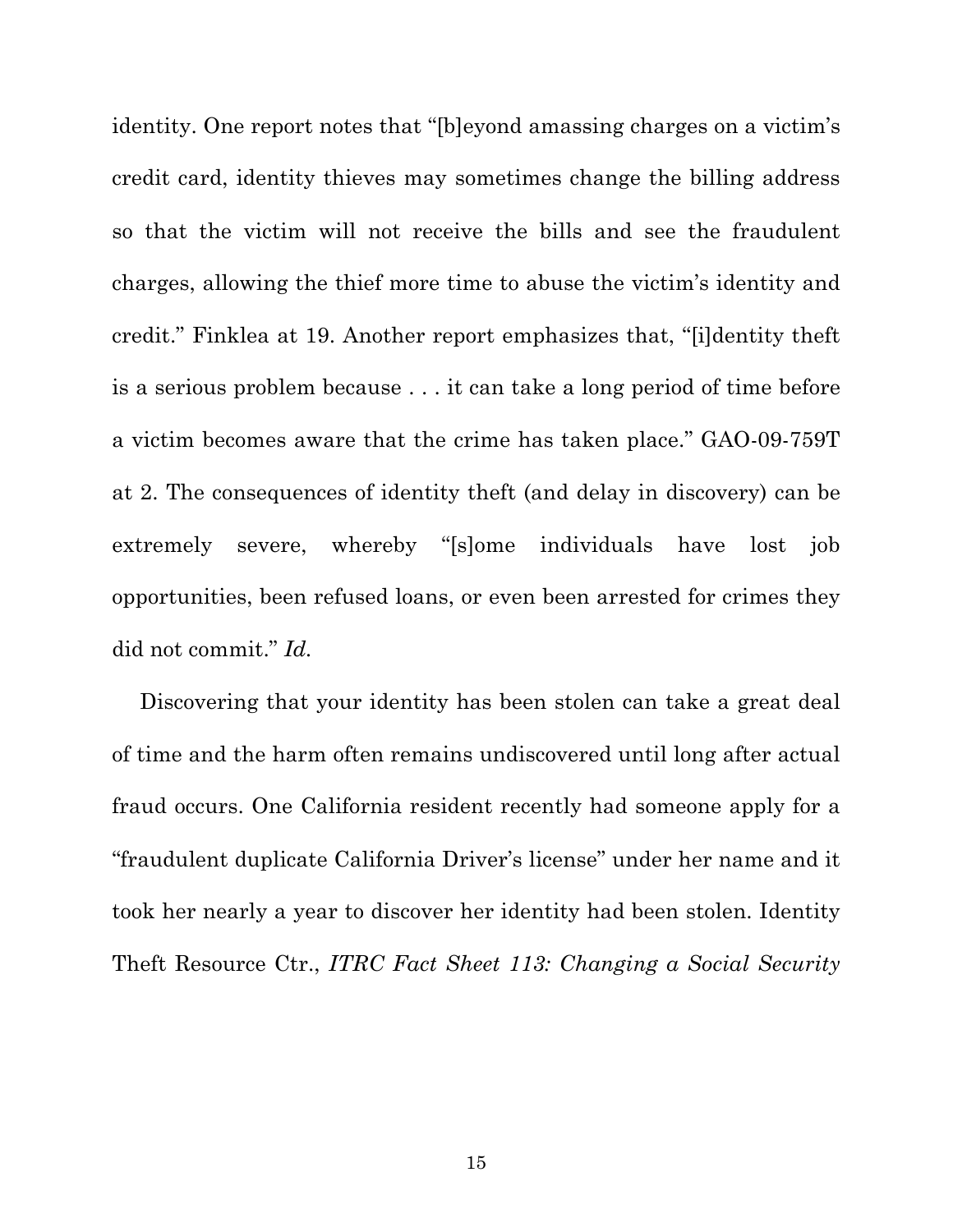*Number*.13 By the time she discovered the fraud, a warrant for her arrest had been out for six months, based on the actions of the identity thief. But even after she corrected the fraudulent license and mistaken warrant, it wasn't until she moved and "tried to change the utilities into [her] name," that she discovered the thief "had been using [her] SSN as well." *Id.*

This is even more of a pressing problem with the information stored in the DPPA databases. There is no reason for motor vehicle consumers to know when their data is being used in impermissible ways and they have no statutory mechanism to alert them to the misuse or abuse of their information, because "there is no 'early detection' system for criminal identity theft . . . most victims learn of the perils of criminal identity theft by indirect means. These include notice of citation(s) from the courts, collection agency calls, and notice of warrant(s) of arrest." Privacy Rights Clearinghouse, *Fact Sheet 17g: Criminal Identity Theft: What to do If it Happens to You* (May 2013).14

<sup>13</sup> *Available at* http://www.idtheftcenter.org/Fact-Sheets/fs-113.html (last accessed June 3, 2014).

<sup>14</sup> *Available at* https://www.privacyrights.org/criminal-identity-theftwhat-to-do-if-it-happens-to-you (last accessed June 3, 2014).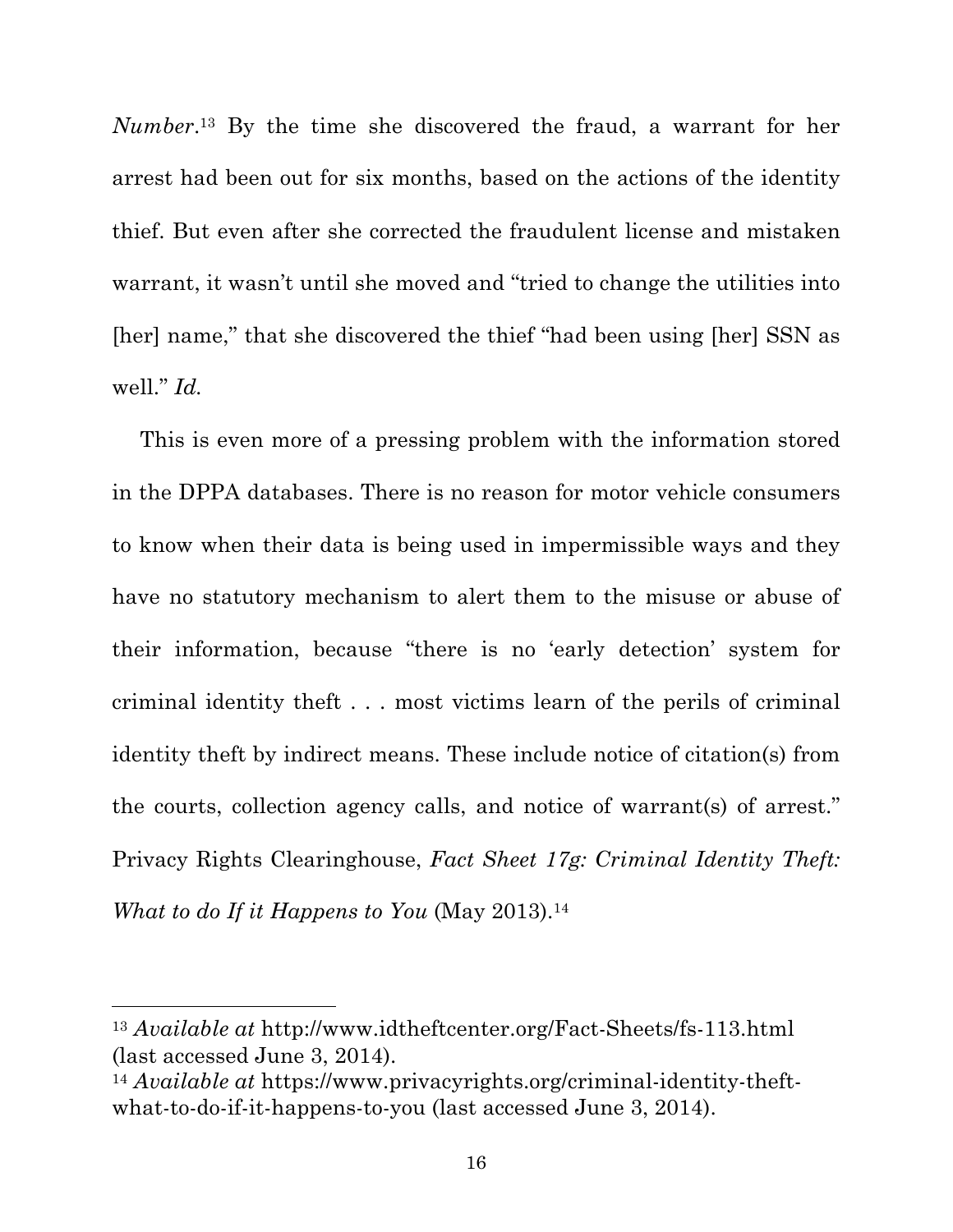#### *2. Combating Identity Theft Has Become a National Priority*

State DMV records have been targeted numerous times over the past decade, which has increased the risk of driver identity theft. In one case, a criminal in Oregon obtained possession of a significant portion of the DMV database and used the information to commit identity theft. Natalie Brand, *Police Say Convicted Felon Charged with 50 Counts of ID Theft*, Fox Oregon (Mar. 24, 2012). Recently in Massachusetts, "[t]wo masked men stole several bags containing various records that included registration transactions, duplicate titles, crash reports, citation payments" and other state DMV records. Mark E. Vogler, *RMV Document Theft Prompts Identity Fraud Concerns*, Gloucester Times, Apr. 6, 2012. A similar theft of computers containing sensitive driver information occurred at a Connecticut DMV. Gregory B. Hladky, *Three Computers Stolen from DMV Held Personal Info*, New Haven Register, Dec. 21, 2007. The Colorado state DMV put more than three million drivers at risk by sending "large batches of personal information over the Internet without encryption" and failing to "properly limit access to its database." Jessica Fender, *DMV Puts Coloradans at Risk of ID*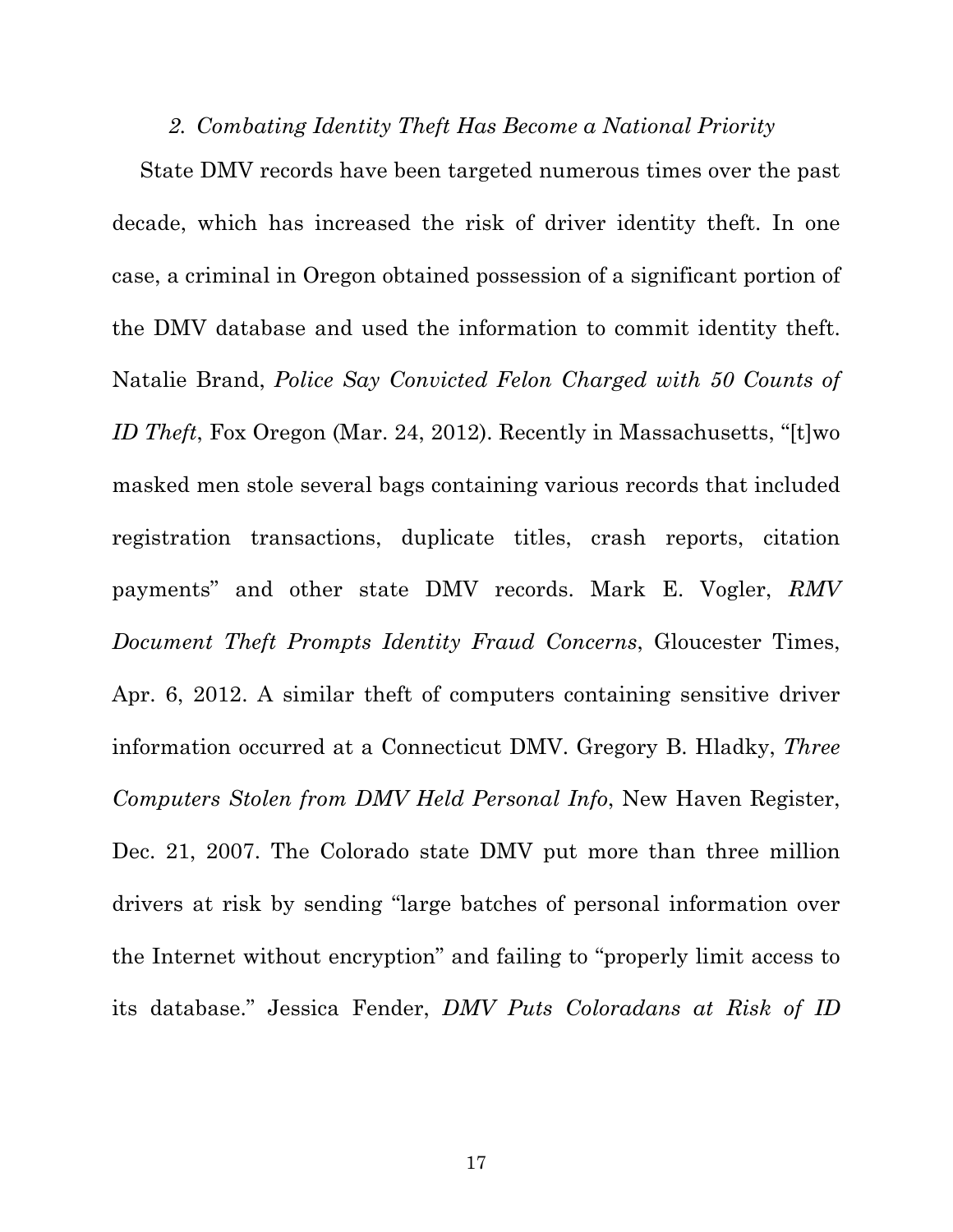*Theft*, Denver Post, July 9, 2008.15 Even these unintentional acts can put personal information at risk.

State DMVs recognize that identity theft is a significant problem and they emphasize the need to protect personal information and limit the risks to individuals. The California Department of Motor Vehicles notes that "[i]dentity theft and identity fraud are two of the fastest growing crimes in the United States." Cal. Dep't of Motor Vehicles, *Identity Fraud* (Aug. 2013).<sup>16</sup> The California Attorney General echoes these concerns and provides a California Identity Theft Registry, to attempt to avoid the consequences of criminal identity theft. State of Cal. Dep't of Justice, Office of the Attorney Gen., *How to Use the California Identity Theft Registry—A Guide for Victims of "Criminal" Identity Theft* (2014).17 Similarly, the state of Pennsylvania has developed an "Identity Theft Action Plan," which includes resources, stories from victims of identity theft, prevention tips, and other guidance.18 The

<sup>15</sup> *Available at* http://www.denverpost.com/news/ci\_9822063. <sup>16</sup> *Available at*

http://apps.dmv.ca.gov/pubs/brochures/fast\_facts/ffdl25.pdf.

<sup>17</sup> *Available at* http://oag.ca.gov/idtheft/facts/how-to-registry#theft. <sup>18</sup> *Available at* 

http://www.portal.state.pa.us/portal/server.pt/community/identity\_theft/ 9199 (last accessed June 4, 2014).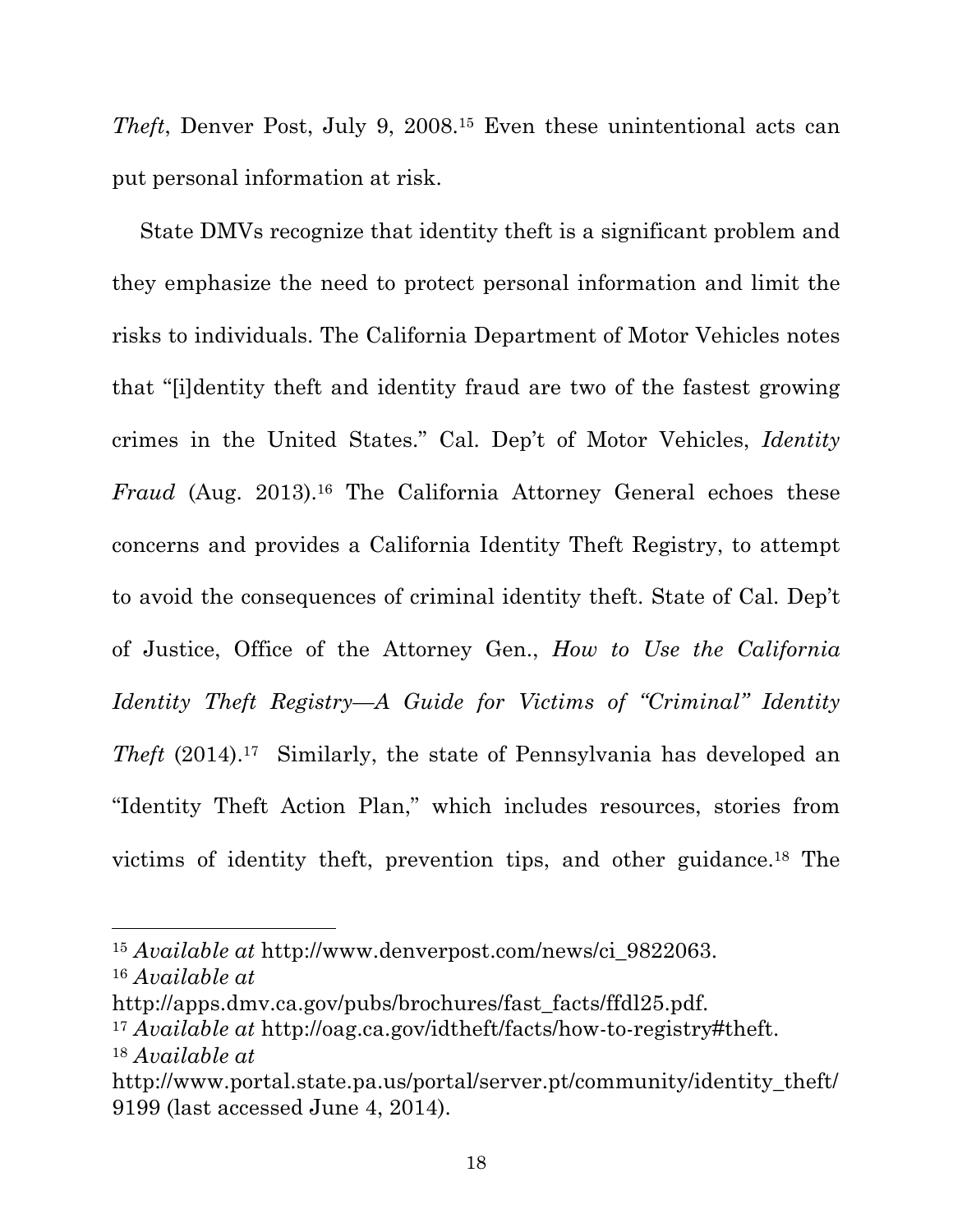Pennsylvania Department of Transportation acknowledges that "while identity theft is a crime, the perpetrator is often difficult to track" and recommends quick action to resolve identity theft. Penn. Dep't of Transp., *Protecting Yourself from Identity Theft/Consumer Fraud* (2014)*.*<sup>19</sup>

The North Carolina Attorney General also provides an "ID Theft Victim Toolkit," and emphasizes that "[t]aking action quickly is key . . . Do not give in no matter how frustrated you are." N.C. Dep't of Justice, *Help for Victims – ID Theft Victim Toolkit*.20 With regard to driver's license information specifically, the North Carolina Attorney General advises that the victim contact the North Carolina DMV and "ask that they place a notation on the comments section of your license file. If a drivers license has already been acquired by an ID thief, request that they investigate the matter." N.C. Dep't of Justice, *ID Theft Victim Toolkit* (2006).21 The official North Carolina Identity Theft Affidavit contemplates that the victim of the fraud may not have any prior

<sup>19</sup> *Available at* http://www.dmv.state.pa.us/identity theft/index.shtml. <sup>20</sup> *Available at* http://www.ncdoj.gov/Help-for-Victims/ID-Theft-Victims/ID-Theft-Victim-Toolkit.aspx (last accessed June 4, 2014). <sup>21</sup> *Available at* http://www.ncdoj.gov/getdoc/91578f0c-87b6-43a5-ba77- 4d172854c56b/ID-Theft-Victim-Toolkit.aspx.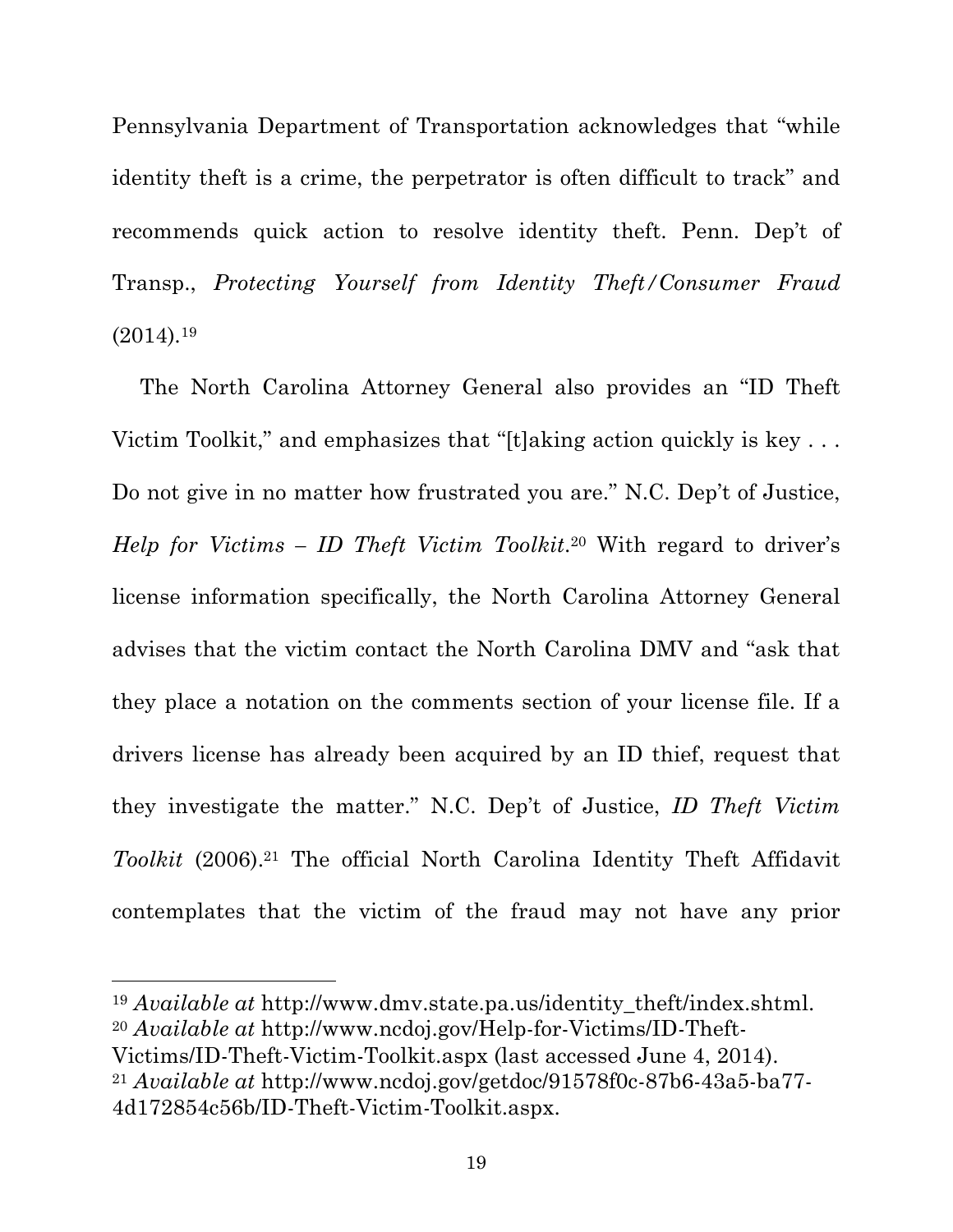knowledge that fraud may have occurred. In "Part II—How the Fraud Occurred," question 16 provides a box to check to assert the following: "I do NOT know who used my information or identification documents to get money, credit, loans, goods, or services without my knowledge or authorization." *Id.* at 9. As this indicates, the North Carolina Attorney General envisions that victims may not know how their information was released or who used that information and emphasizes the necessity of a quick response in order to prevent further damage.

Identity theft has also become an increasingly important priority for state and federal law enforcement agencies. The U.S. Department of Justice, expressing deep concern over the increase in identity theft, unveiled a national strategy to combat the problem in 2006. Office of Cmty. Oriented Policing Servs., U.S. Dep't of Justice, *A National Strategy to Combat Identity Theft* (May, 2006).<sup>22</sup> The DOJ worked with local and state law enforcement to develop recommendations and a national approach that could be carried out through partnerships at the local, state, and national level. The report noted that identity theft was a threat because it could involve connections to violent crime or

<sup>22</sup> *Available at* http://www.cops.usdoj.gov/Publications/e03062303.pdf.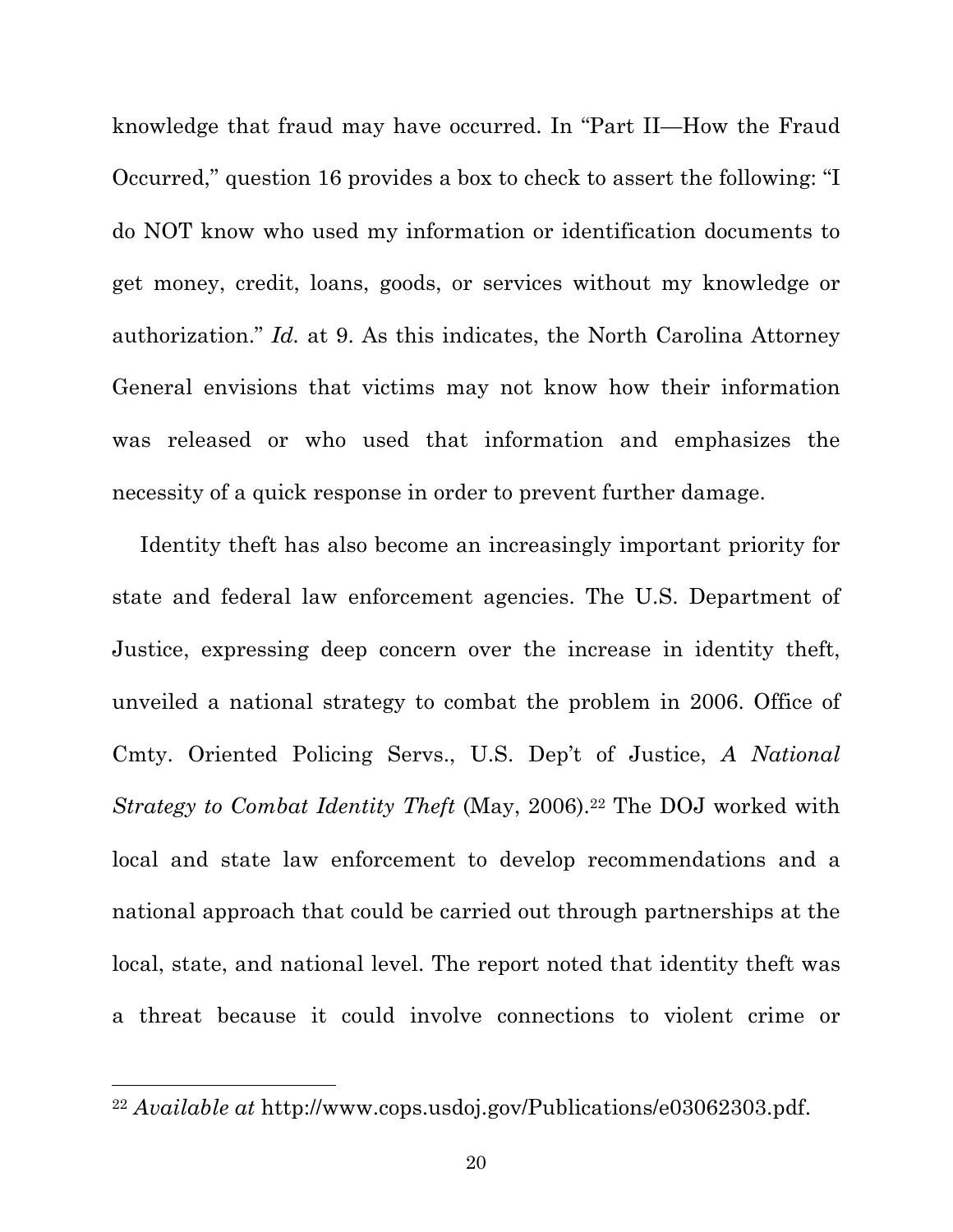terrorism and also emphasized that "it may be even more complex because there is dual victimization: an individual and a financial entity. Frequently, the crime may not be discovered until long after its commission." *Id.* at 2.

President Bush also signed an executive order, creating the President's Identity Theft Task Force, consisting of senior cabinet leaders and chaired by the Attorney General. Exec. Order No. 13,402, 3 C.F.R. 225 (2007). The Task Force submitted a Strategic Plan to improve the federal government's response to identity theft, which it submitted on April 11, 2007, and then released a follow-up report in September 2008 on steps to implement the strategic plan. The Task Force made 31 recommendations, the first of which was to "Decrease the Unnecessary Use of SSN's in the Public Sector." The President's Identity Theft Task Force, *The President's Identity Theft Task Force Report* 6 (Sept. 2008).<sup>23</sup> The Task Force recognized that "[t]he SSN is highly valuable for identity thieves because it is often a necessary (if not necessarily sufficient) item of information that a thief needs to open

<sup>23</sup> *Available at* 

http://www.ftc.gov/sites/default/files/documents/reports/presidentsidentity-theft-task-force-report/081021taskforcereport.pdf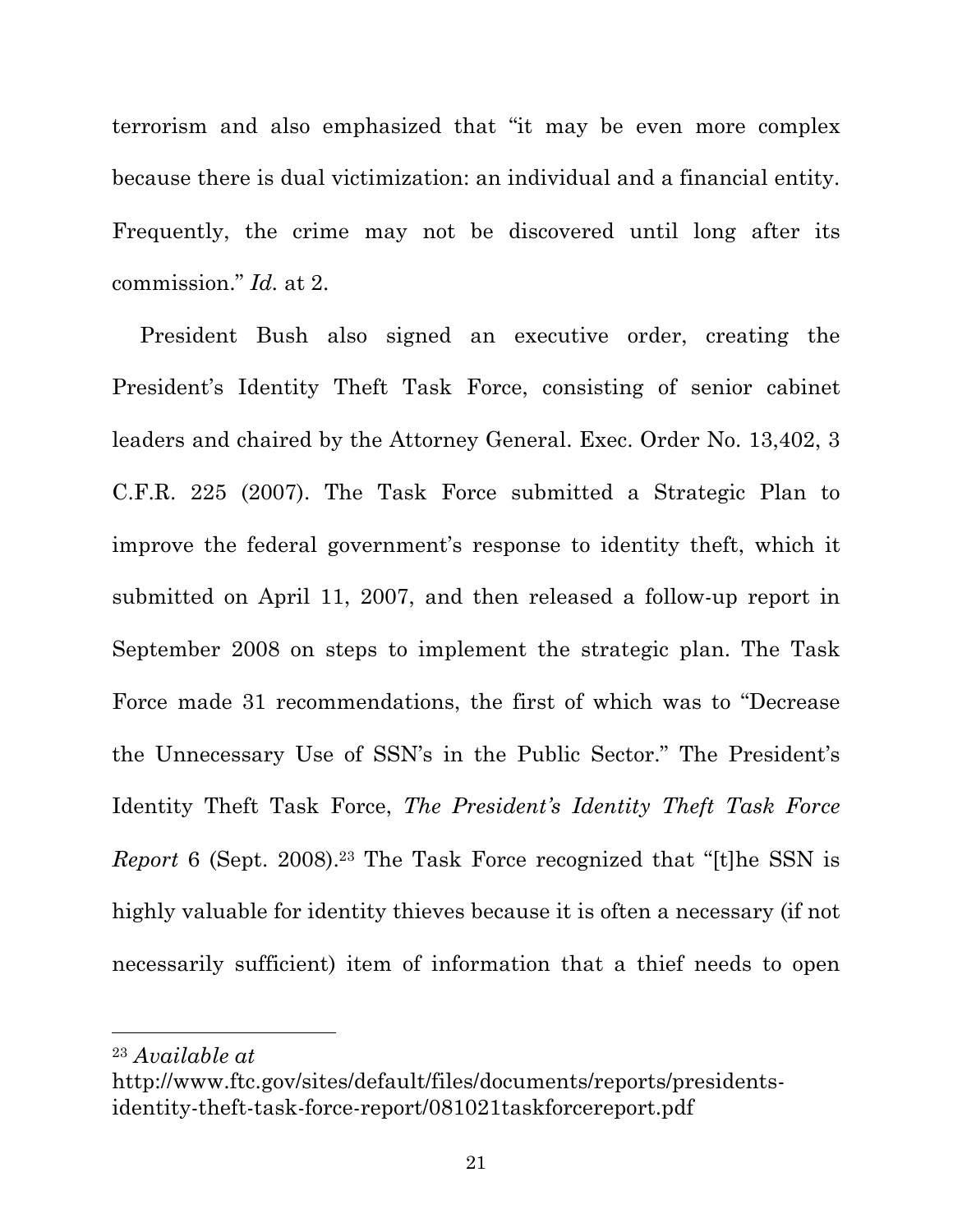new accounts in the victim's name." *Id*. at 6. Recommendation 18 urged the development of a "Universal Identity Theft Report Form," emphasizing that it could "facilitate the creation and availability of police reports, which victims need to exercise many of their . . . rights, such as placing a 7-year fraud alert on their credit file." *Id*. at 31. Without police reports, many victims are unable to assert their federal rights and prevent future identity theft. The federal government recognizes the need to develop more effective mechanisms for identity theft victims. However, these mechanisms are all predicated on the notion that the victim will be aware of and capable of demonstrating that identity theft has occurred. This requirement and the exceptionally sensitive nature of the personal information at risk argue for the application of the discovery rule, rather than the occurrence rule.

### **C. The DPPA Seeks to Prevent Lurking Privacy Harms Caused by the Improper Disclosure of Personal Information Held by State DMVs**

The DPPA is designed to help protect personal information that could be harmful if disclosed and lead to consequences such as identity theft. While there are steps individuals can take in the aftermath of identity theft, they are unable to take these steps until they in fact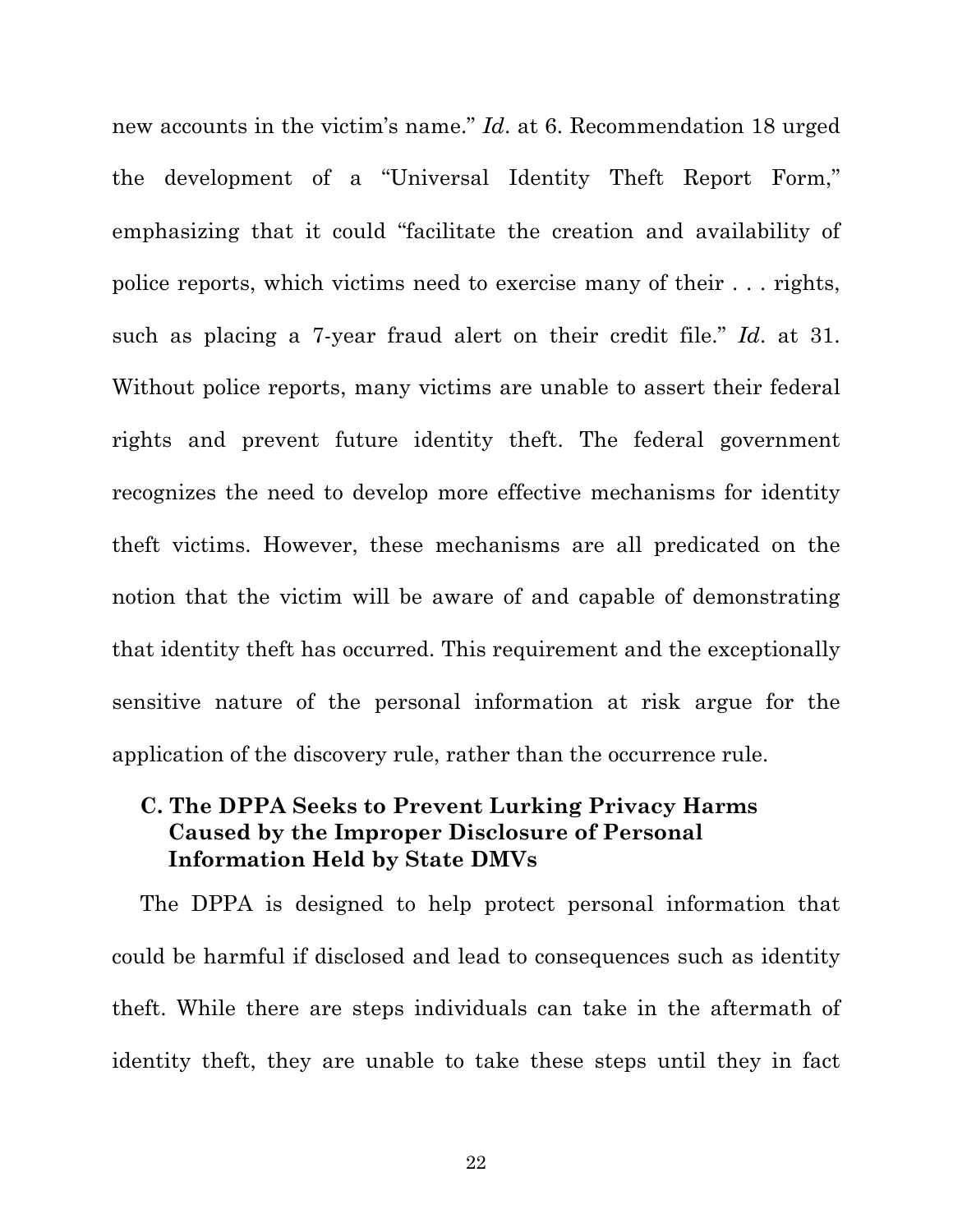know that their identity has been stolen. For example, an individual can establish a fraud alert on their credit report, but the consumer "must have evidence of attempts to open fraudulent accounts and an identity theft report (police report) to establish the seven-year alert." Privacy Rights Clearinghouse, *Fact Sheet 17a: Identity Theft: What to Do if it Happens to You* (Feb. 2014).<sup>24</sup> Even fraud alerts might not be enough and "may not entirely prevent new fraudulent accounts from being opened by the imposter. Credit issuers do not always pay attention to fraud alerts, even though the law requires it." *Id*. That is why consumer protection organizations recommend that you check your credit reports again in a few months. *Id.* The burden is on the consumer to detect the fraud and to respond to it by taking aggressive actions.

The harm caused by identity theft is not purely economic or monetary. Although non-economic harm is far more difficult to calculate, the psychological harm attached to identity theft can often be even more damaging. When one individual's SSN was accidentally associated with that of "an accused murderer with several DUI arrests," the harms were both economic and stigmatic. *ITRC Fact Sheet 113*. The

<sup>24</sup> *Available at* https://www.privacyrights.org/content/identity-theftwhat-do-if-it-happens-you.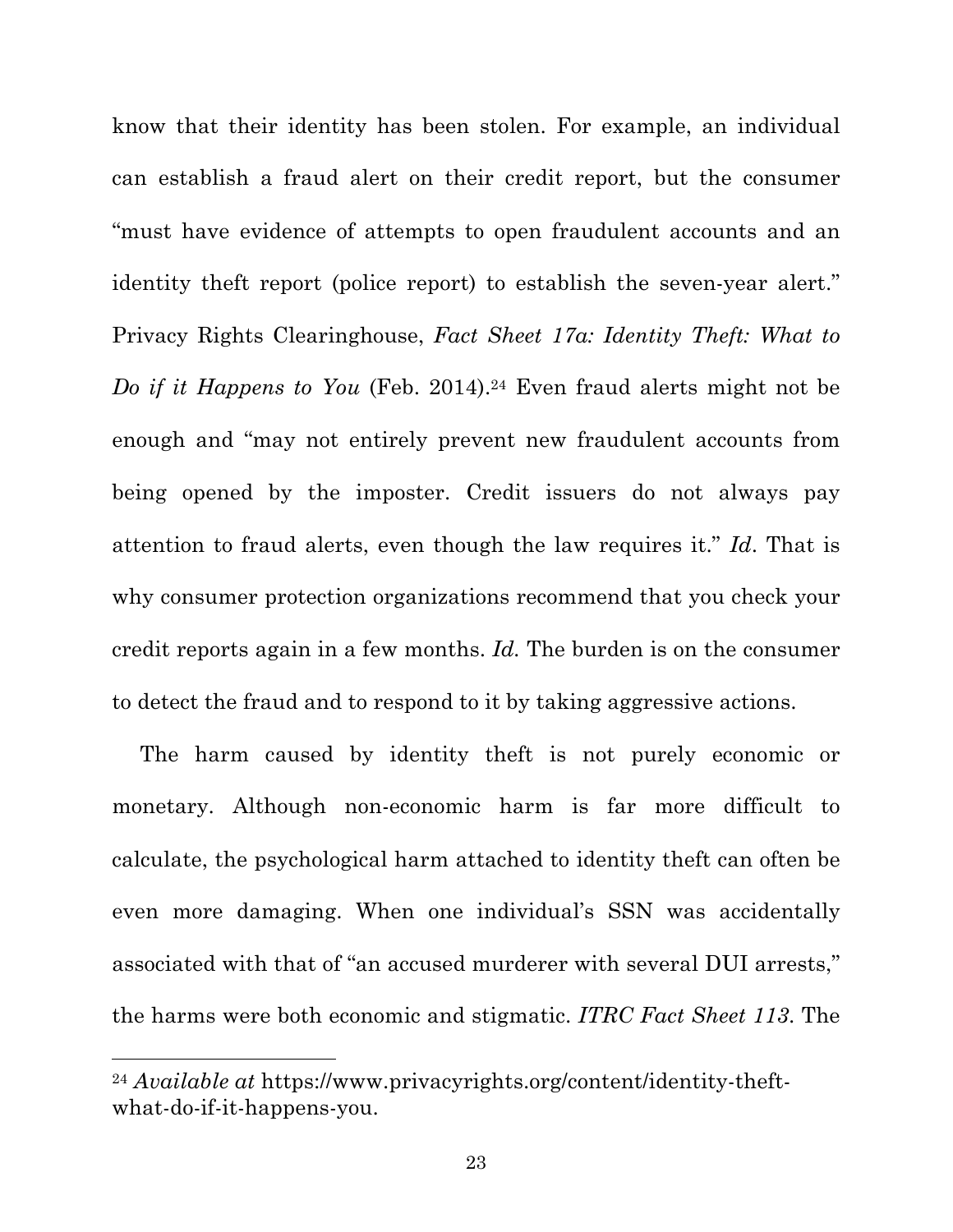individual noted, "I was now this man's alias and my jobs (potential and existing) were ruined. This cascaded into a bad line of credit due to my inability to obtain regular employment and eventually my marriage failed." *Id.* His economic harms (inability to gain a job) eventually led to the non-economic harm of losing his marriage. Even when he changed his SSN and received a new SSN from the Social Security Administration, his "credit records now appeared to have a fraudulent SSN and the alert could only be seen by the creditors." *Id.* Unable to convince others of his true identity he concluded, "My entire future is an unknown . . . my life is in shambles." *Id.* A Bureau of Justice and Statistics study noted that "36 [percent] of identity theft victims reported moderate or severe emotional distress as the result of the incident." Bureau of Justice Statistics, U.S. Dep't of Justice, *Victims of Identity Theft, 2012*, at 1 (Dec. 2013). However, the theft of personal information often was far more distressing, as 32 percent of "victims of personal information fraud reported they found the incident severely distressing, compared to 5 [percent] of credit card fraud victims." *Id.* at 9. The theft of personal information, which constitutes the core of identity and is the type of information protected by the DPPA, was six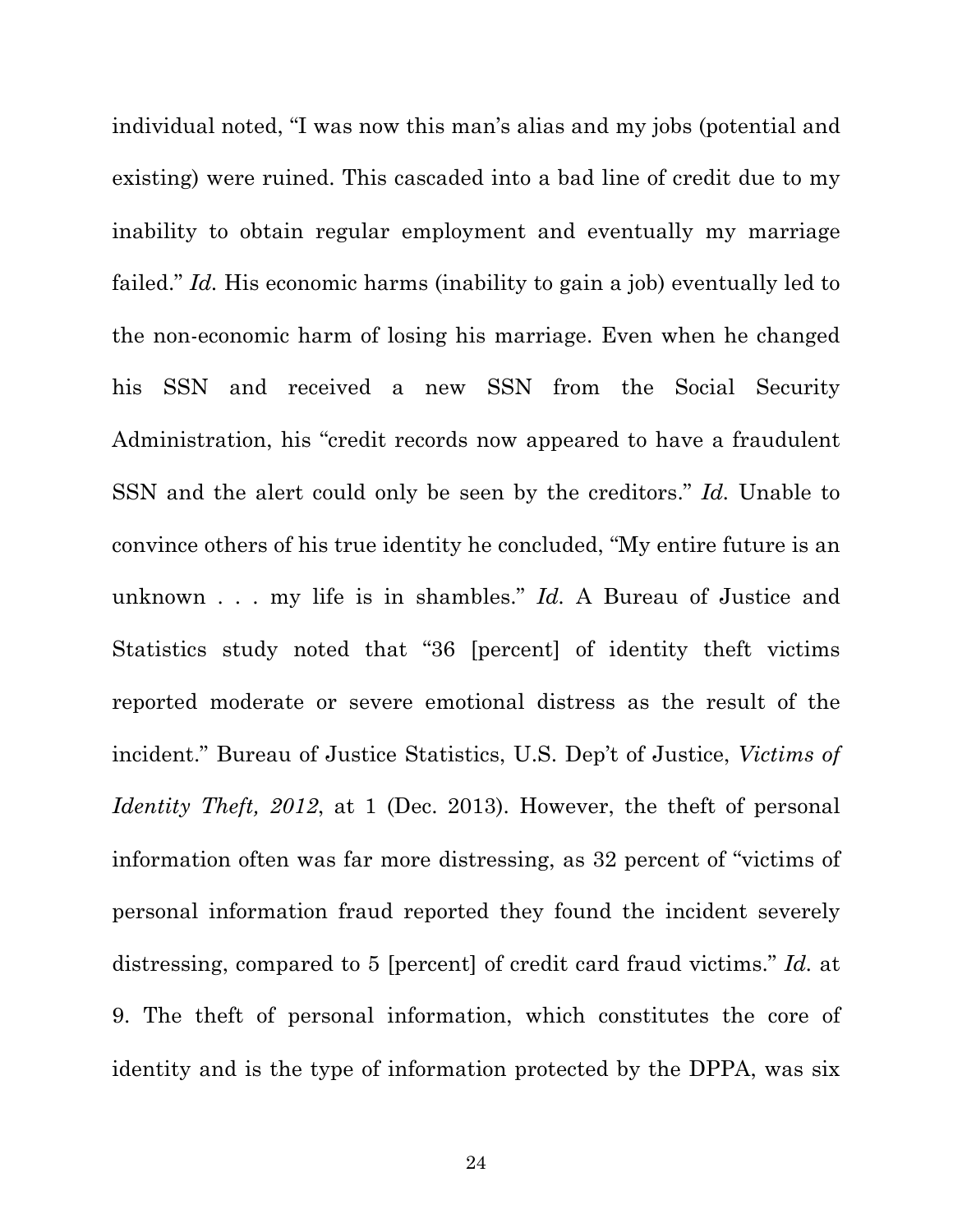times more likely to be viewed by victims as severely distressing compared to credit card fraud.

The harm that can result from the disclosure of DPPA information is precisely the type of "self-concealing injury" that the discovery rule is designed to ameliorate. As Chief Justice Roberts recently stated:

[T]he discovery rule exists in part to preserve the claims of victims who do not know they are injured and who reasonably do not inquire as to any injury. Usually when a private party is injured, he is immediately aware of that injury and put on notice that his time to sue is running. But when the injury is self-concealing, private parties may be unaware that they have been harmed. Most of us do not live in a state of constant investigation; absent any reason to think we have been injured, we do not typically spend our days looking for evidence that we were lied to or defrauded. And the law does not require that we do so.

*Gabelli*, 133 S. Ct. at 1222.

## **II. The Discovery Rule Should Apply to DPPA Claims Because Drivers Will Never Have Sufficient Information to Adjudicate Claims Prior to Learning That Their Records Have Been Accessed**

The discovery rule properly applies to the DPPA statute of limitations because the equitable and economic interests underlying the statutory prohibition on the improper disclosure of personal information favor longer-term protections for drivers. The DPPA was intended to allocate the responsibilities for data protection to the entity in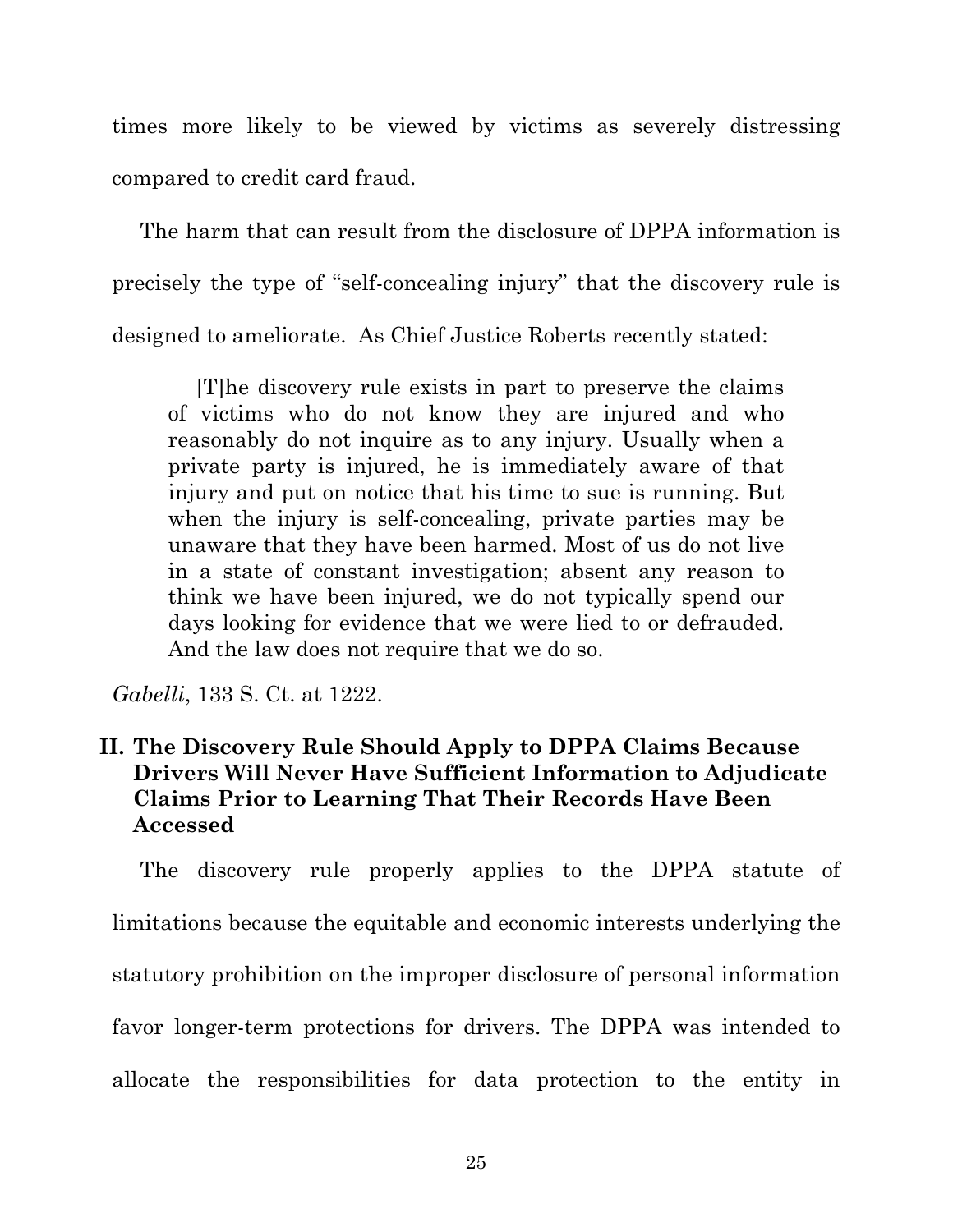possession of the personal data. Drivers have little or no information about how state DMVs handle and share their private records, and the principle of least cost avoidance supports delaying the accrual of the DPPA statute of limitations until after a victim had reason to know that their records were improperly used or disclosed.

In the absence of privacy legislation, tort law governs privacy harms. Tort law imports a number of assumptions: that both parties can identify each other, that they can identify the harm that has occurred, and that they can evaluate the cost of the harm. *See* Ronald H. Coase, *The Problem of Social Cost,* 3 J. L. & Econ. 1 (Oct. 1960). Where parties do not have this knowledge because they cannot know it  $-$  that is, because of systemic information asymmetries — legislation and common law rules must allocate the cost of informational discrepancies. Richard A. Epstein, *The Social Consequences of Common Law Rules*, 95 Harv. L. Rev. 1717, 1723–40 (1982). This is often achieved by determining which party is the "least cost avoider," or the party in the best position to prevent or mitigate the harm. Then the law can intervene to require that party to bear the burden of preventing or mitigating the harm. William M. Landes & Richard A. Posner*, The*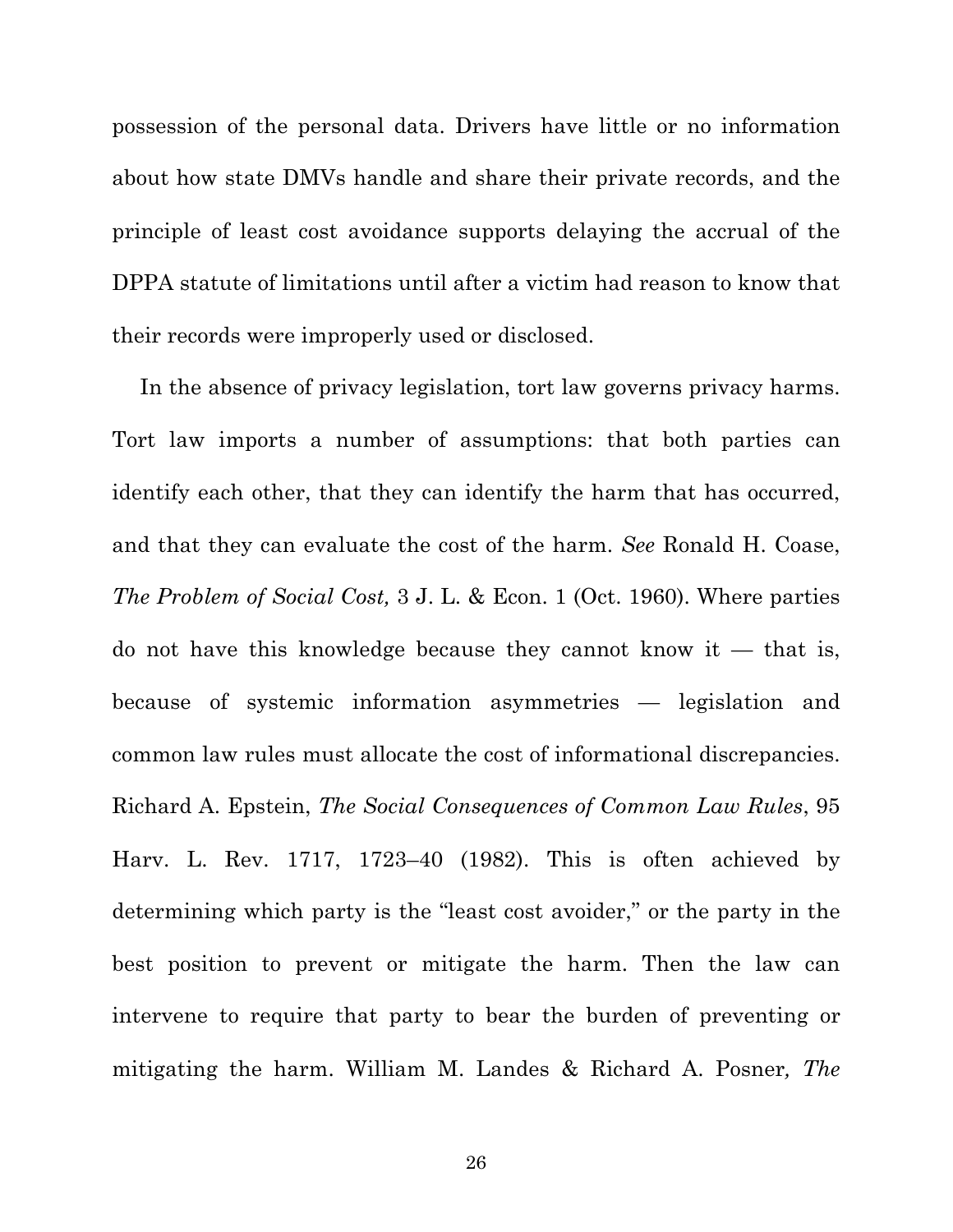*Economic Structure of Tort Law* 85–88 (1987). In the case of the DPPA, the parties who lack symmetrical information are the drivers, on one hand, and the DMVs that maintain the drivers' records, on the other. Since the DMVs will always be the least cost avoiders of privacy harms, the DPPA must be construed to favor a limitations rule that allows the drivers extended access to redress.

Courts face a choice between accrual and discovery rules because the theory underlying statutes of limitations is bifurcated into opposing rationales. Both rationales weigh the courts' competing desires for perfect information and efficient resolution of claims. Eli J. Richardson, *Eliminating the Limitations of Limitations Law*, 29 Ariz. St. L.J. 1015, 1016 (1997) ("Limitations law ultimately aims at reconciling the delicate balance between plaintiffs' and society's interest in the pursuit of meritorious claims on the one hand, and defendants' and society's interest in avoiding the burdens of old claims on the other hand.") When courts must choose which rule to apply, they will frequently look to congressional intent and common law to find the core principle the law is meant to codify. The Harvard Law Review Ass'n, *Developments in the Law Statutes of Limitations*, 63 Harv. L. Rev. 1177, 1192 (1950). *See*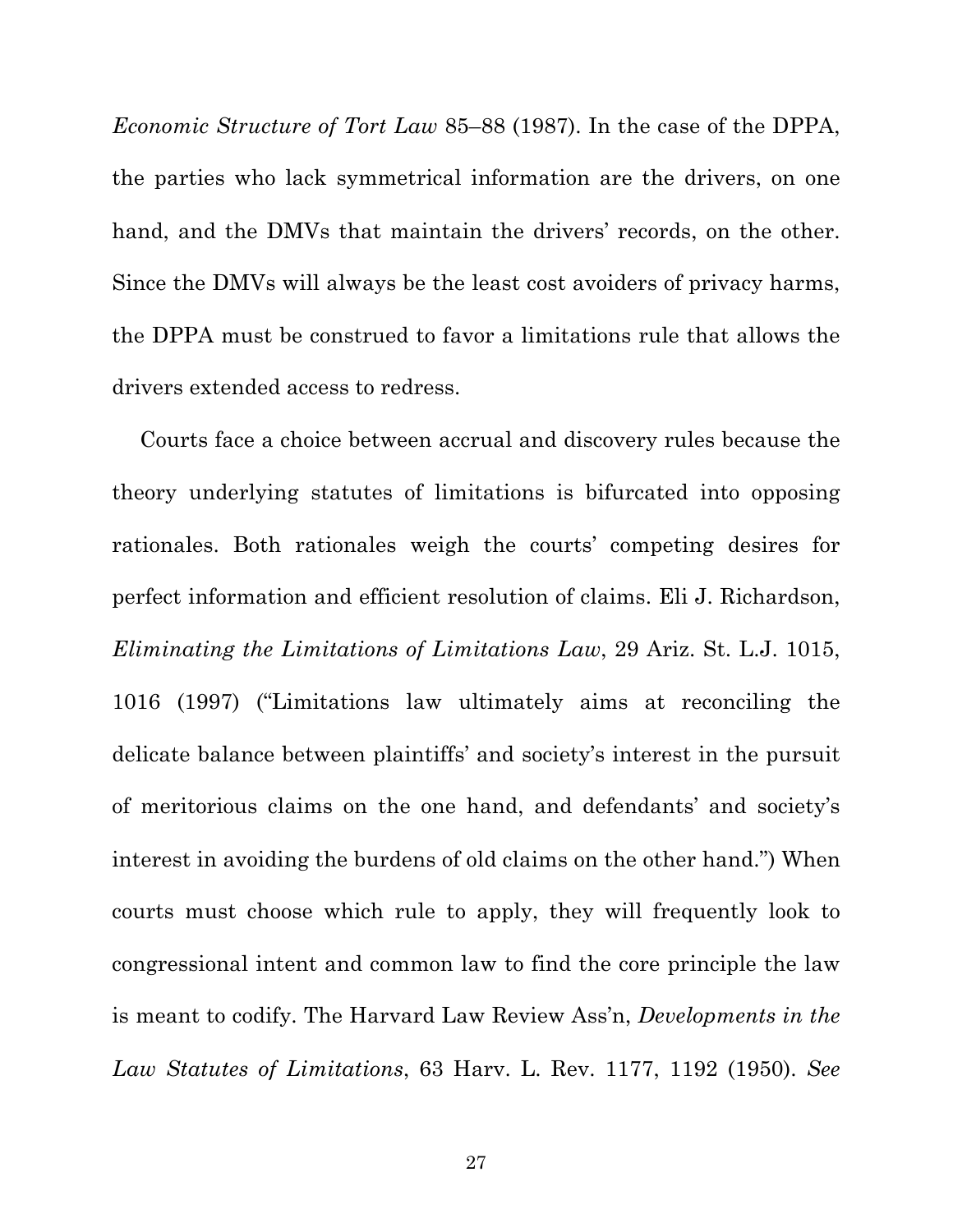*also United States v. Brockamp,* 519 U.S. 347 (1997) ("Is there good reason to believe that Congress did *not* want the equitable tolling doctrine to apply in a suit against the Government?") Where the purpose of a law is best substantiated by efficient resolution, courts will choose the accrual rule; where the purpose of the law is defeated by an information asymmetry, courts will choose the discovery rule.

The standard accrual rule was traditionally favored where the resuscitation of old claims threatened the efficient adjudication of claims and normal functioning of the court system. Tyler T. Ochoa & Andrew J. Wistrich, *The Puzzling Purposes of Statutes of Limitation*, 28 Pac. L.J. 453, 457 (1997). Under the traditional conception of limitations rules, a statute of limitations prevented plaintiffs from bringing "stale" claims. *See Gabelli,* 133 S. Ct. at 1217 (citing *Rotella v. Wood,* 528 U.S. at 555) ("the basic policies of all limitations provisions: repose, elimination of stale claims, and certainty about a plaintiff's opportunity for recovery and a defendant's potential liabilities"). This theory posited that evidence would erode with time, undermining later attempts to adjudicate claims accurately. *Id*.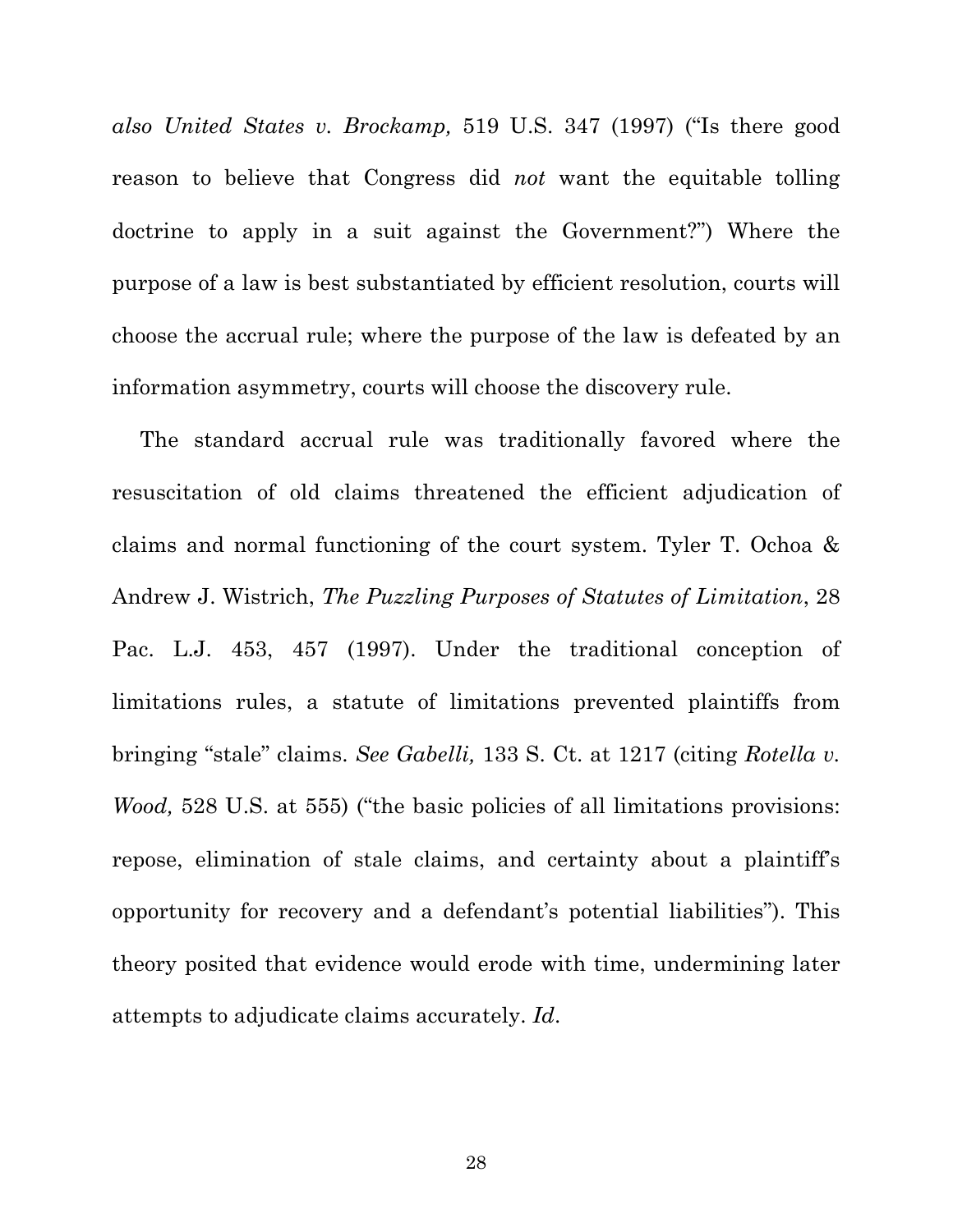Courts quickly recognized, however, that imposing a time limit, chosen *ex ante*, will often artificially restrict the amount of information available to the court, or even prevent legitimate claims from arising in the first place. Yair Listokin, *Efficient Time Bars: A New Rationale for the Existence of Statutes of Limitations in Criminal Law*, 31 J. Legal Stud. 99, 100 (2002). Courts developed a number of alternatives to ensure that plaintiffs could file lawsuits with enough information for the courts to adjudicate the claims. As Professor Epstein has noted:

[O]ne possible escape from the dilemma is to hold, in a manner wholly consistent with ordinary usage, that injury and its manifestation mean the same thing. Another approach is to toll the statute of limitation until the date of discovery of the injury. … There is, I think, something to be said for a two-tiered statute of limitation that adds a fixed number of years for discovery, and then imposes an absolute ban on a cause of action, whether or not discovery has occurred.

Richard A. Epstein, *The Temporal Dimension in Tort Law*, 53 U. Chi. L.

Rev. 1175, 1183 n. 19 (1986). *See also* Andrew J. Wistrich,

*Procrastination, Deadlines, and Statutes of Limitation*, 50 Wm. & Mary

L. Rev. 607, 667 (2008) (citation omitted).

The discovery rule is the most appropriate framework for claims arising from the DPPA because it is the rule that best furthers the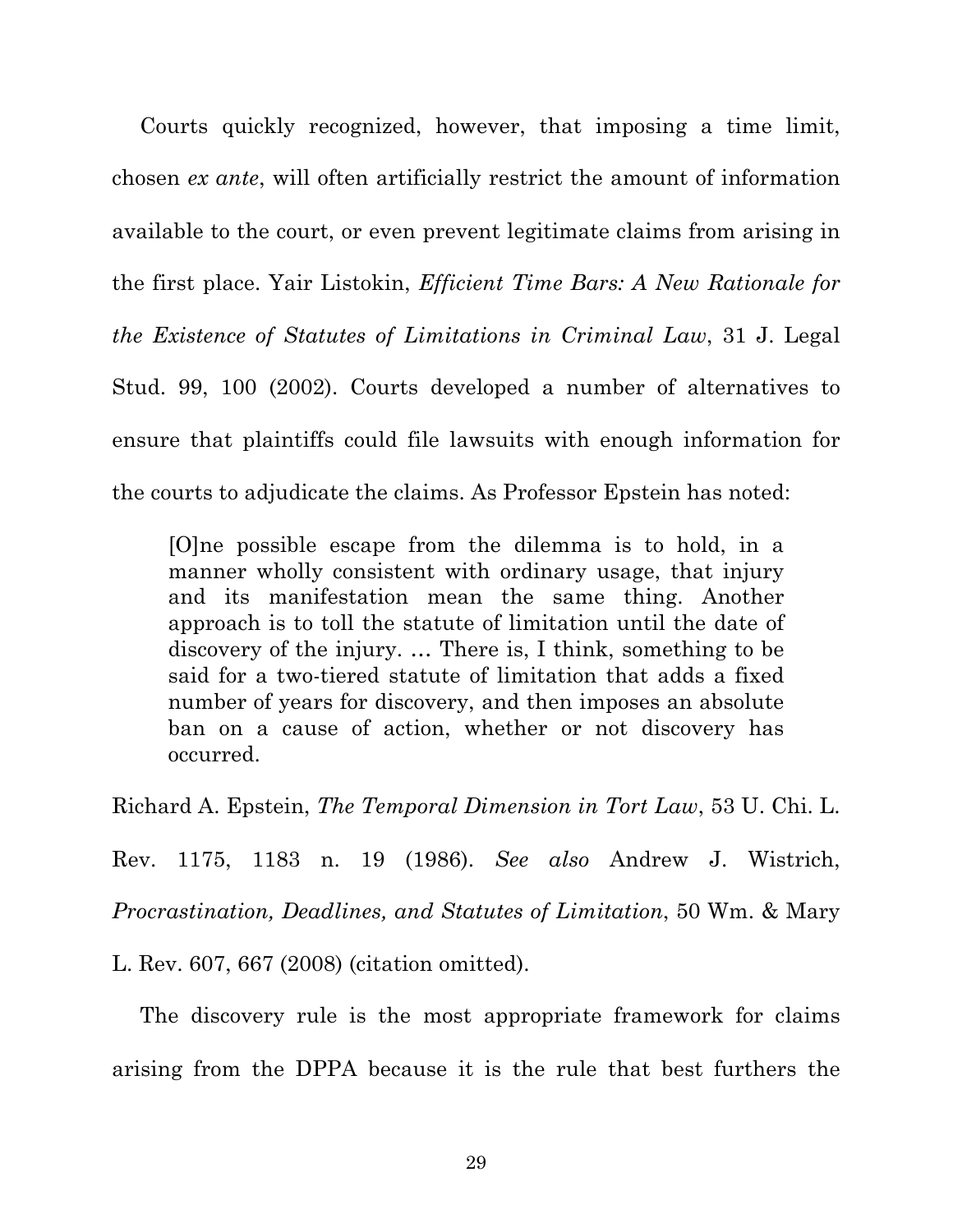purpose of the Act. The DPPA provides a cause of action for data privacy violations but does not provide for a breach notification system. *See* 18 U.S.C. § 2724. A victim of a DPPA violation must therefore discover the violation either by constantly checking with the DMV to ensure that her records remain secure, which is both impractical and irrational, or wait until she is confronted with the consequences of a data breach.

Congress cannot have intended the DPPA to require constant vigilance from registered drivers. Such a requirement would overly burden registrants and discourage drivers from maintaining accurate records. Furthermore, DMVs could not support the costs of responding to repeated individual inquiries. Because drivers are dependent on DMV services in order to own, insure, and drive their cars, states are incentivized to provide DMV employees with minimal training. David Zaring & Elena Baylis, *Sending the Bureaucracy to War*, 92 Iowa L. Rev. 1359, 1381 (2007). DMV policies and procedures are predetermined, so DMV employees must only learn to execute these procedures. As a result, states tend to allocate minimal funding to DMVs. This system of low funding and minimal employee training self-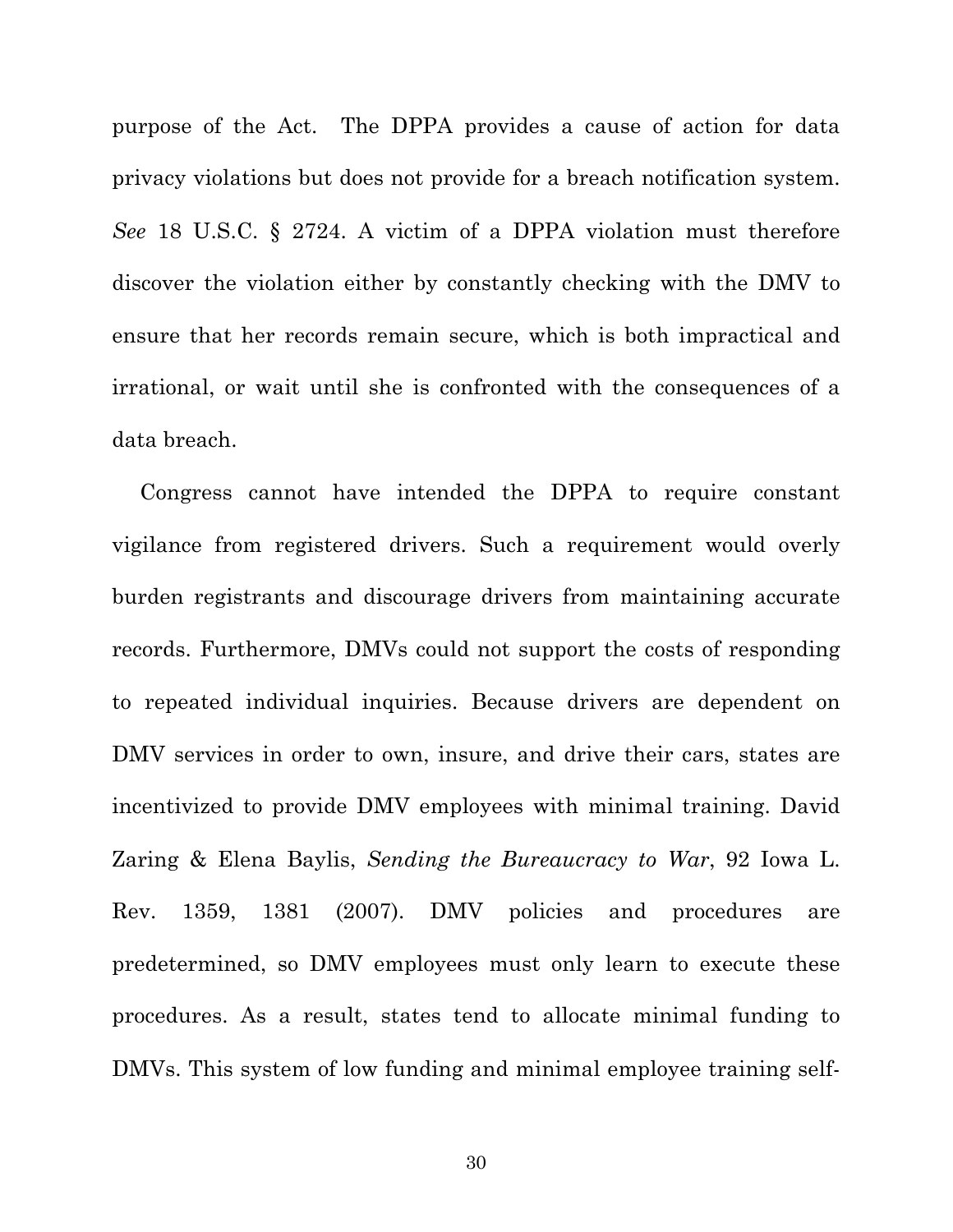perpetuates, as drivers have no alternative but to rely on DMVs. *Id.*  Furthermore, this system may be beneficial for states, since it allows DMVs to execute their "massive mandate" by "maintaining a high volume, low budget operation." *Id*.

As a result, however, the resources required to add database breach oversight to this system would far eclipse a DMV's capacity. *See id.* at 1381 (explaining that since "[n]ondiscretionary standards for qualification are set by state legislatures and departments of transportation and applied in rote, assembly line fashion by low-level state-government bureaucrats on the spot," DMV functions are tightly restricted to "a narrow, specialized expertise—the registration, insurance, and safety of automobiles"). DMVs would need to not only develop a method for determining when a driver's data had been improperly accessed and train employees to make that determination, but also hire employees to respond to the numerous inquiries from concerned drivers. Such a system would be so costly and inefficient as to be ludicrous.

The DPPA was drafted to provide a remedy for drivers who have discovered that their privacy was violated by the improper use or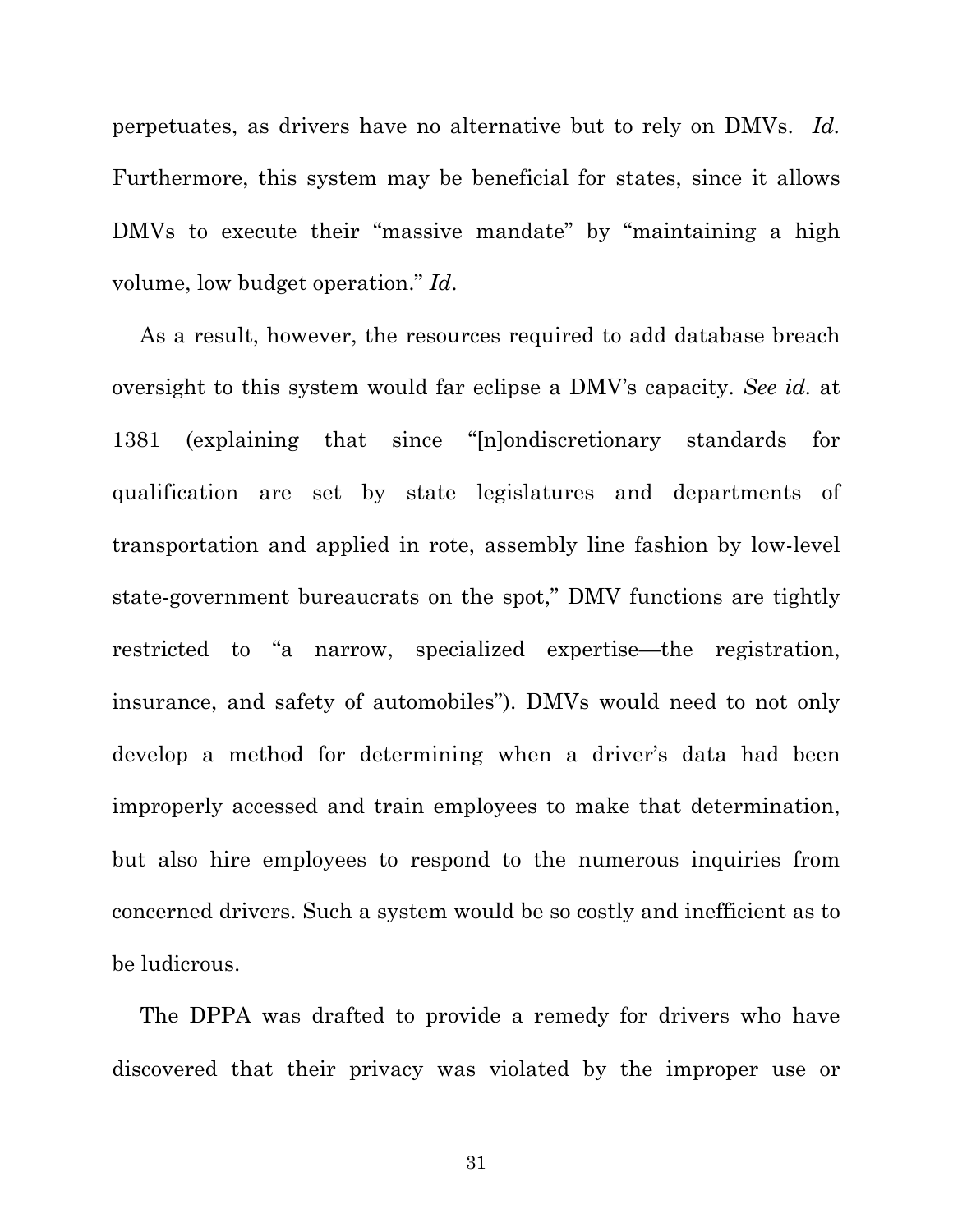disclosure of their records. As discussed in section I.B. above, the effects of privacy violations usually are not immediately observable. *See Gabelli,* 133 S. Ct. at 1222. Drivers are likely not to know the basis for their cause of action until the statute of limitations has expired. *See ITRC Fact Sheet 113*. Moreover, once a statute of limitations has run, the cause of action immediately disappears. Andrew J. Wistrich, *Procrastination, Deadlines, and Statutes of Limitation*, 50 Wm. & Mary L. Rev. 607, 655 (2008). If the DPPA is to have any effect at all, it cannot include a statute of limitations that expires before the privacy violation manifests, nor can it require the prohibitively inefficient scrutiny of drivers. The rule that Congress anticipated for the DPPA must therefore have been the discovery rule.

#### **CONCLUSION**

Amicus respectfully requests this Court reverse the lower court's decision.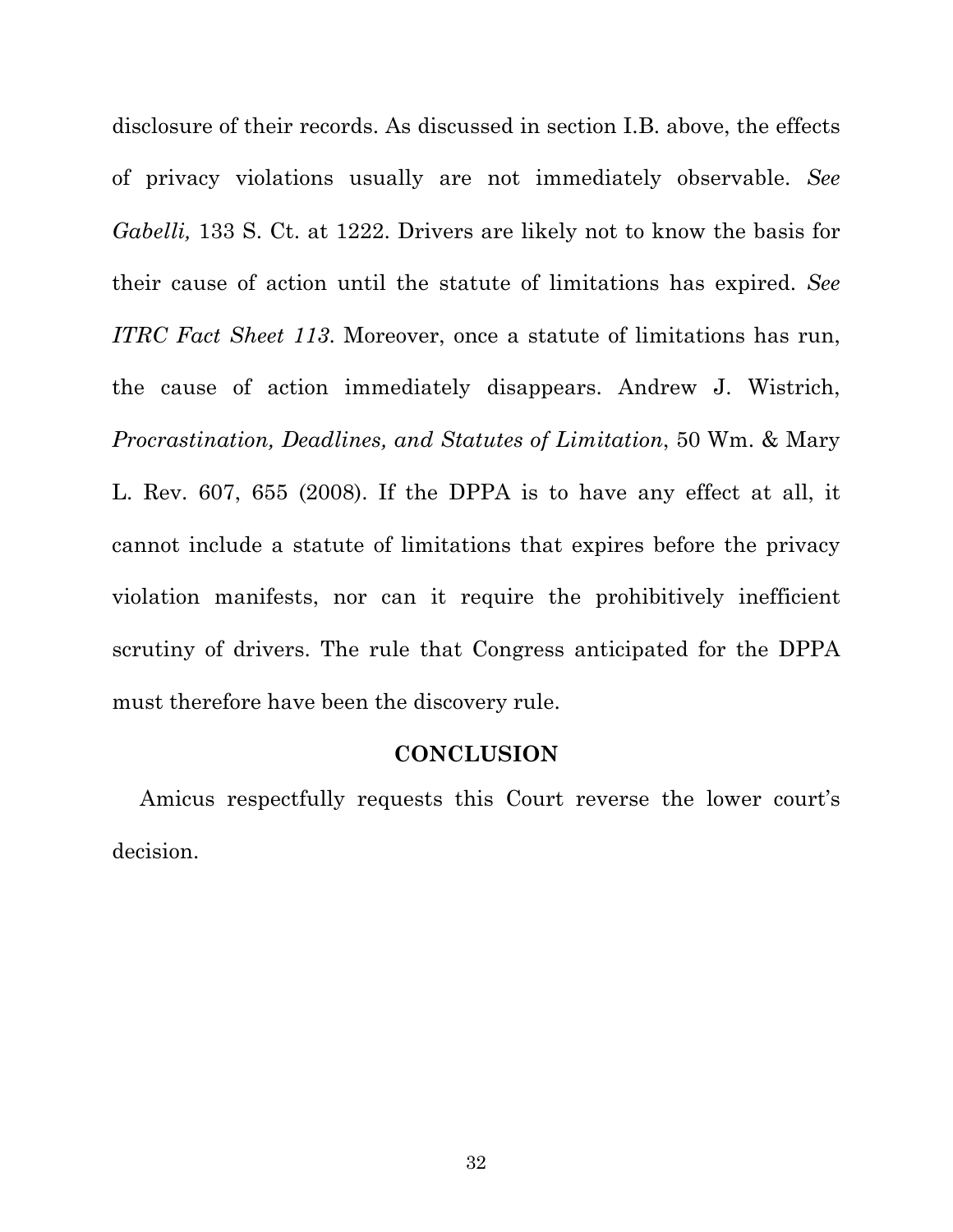## June 4, 2014 Respectfully submitted,

\_\_\_*/s/ Marc Rotenberg*\_\_\_\_\_\_\_\_\_\_

Marc Rotenberg *Counsel of Record* Alan Butler David Husband Julia Horowitz Electronic Privacy Information Center 1718 Connecticut Ave. NW, Suite 200 Washington, DC 20009 (202) 483-1140